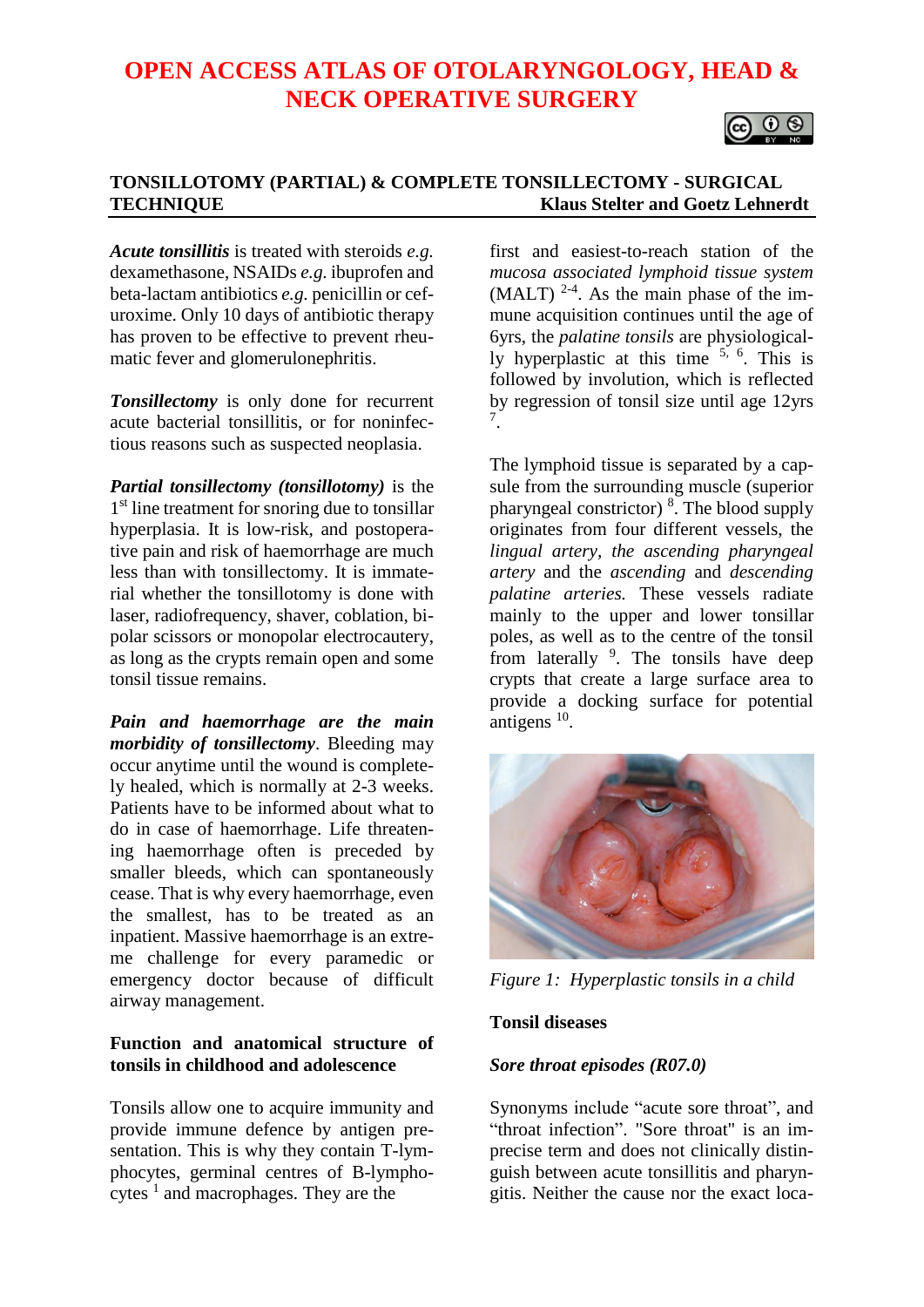tion is determined  $11$ . In "sore throat" it remains unclear whether one is dealing with acute (bacterial) tonsillitis which, if recurrent, is an indication for tonsillectomy <sup>12</sup>.

#### *Acute tonsillitis (J03.0 - J03.9)*

Also known as "severe tonsillitis" <sup>13</sup>, "true tonsillitis", or "acute sore throat" <sup>11</sup>, this refers to viral or bacterial tonsillitis with odynophagia, swelling and redness of the tonsils, possibly with a tonsillar exudate, cervical lymphadenopathy and fever >38.3 $\rm{°C}$  (rectal)  $\rm{^{14, 15}}$ . Odynophagia for 24-48 hours, as part of prodromal symptoms of a common cold (viral infection of upper respiratory tract), is excluded from the term "acute tonsillitis" <sup>11</sup>. Depending on the stage and appearance of the tonsillar deposits or exudate, one can distinguish *catarrhal angina* with redness and swelling of the tonsils (early stage), from *follicular angina* with stipple-like fibrin deposits, from *lacunar angina* with confluent deposits (late stage)  $16, 17$ . "Acute tonsillitis" can be diagnosed by a specialist purely on clinical grounds <sup>18</sup>. Smears, blood tests or viral evidence are unnecessary in most cases 19- <sup>23</sup>. Penicillin or another beta-lactam antibiotic is the first line of treatment.

## *Chronic tonsillitis (J35.0 and J35.9)*

Also called "chronic (hyperplastic) tonsillitis", it is not well-defined and thus should not be used  $24$ . It is better to speak of (chronic) recurrent tonsillitis  $25, 26$ , because true *chronic* tonsillitis with persistent symptoms lasting >4 weeks with adequate treatment and recovery of the mucosa (as in rhinosinusitis) does not exist.

## *Recurrent acute tonsillitis (J35.0)*

Also called "recurrent tonsillitis" or "recurrent throat infections"<sup>27</sup>, this refers to recurrent bouts of acute tonsillitis. In contrast to a single attack of acute tonsillitis, it is usually caused by many different bacterial pathogens 28, 29 and flare up again a few weeks after cessation of antibiotic therapy  $30$ . Depending on the frequency and severity of such episodes, *this is an indication for tonsillectomy.*

#### *Peritonsillar abscess (J36)*

This is also called "peritonsillitis", or "quinsy"<sup>31, 32</sup>, and is acute tonsillitis complicated by an abscess, typically unilateral  $33$ . The abscess may form in the intratonsillar, para/ peritonsillar or retrotonsillar spaces. The pathogens are typically staphylococci<sup>34</sup>, streptococci and fusobacterium necrophorum <sup>35</sup>. In contrast to acute tonsillitis, viruses play no role in abscesses  $36$ . A peritonsillar abscess is drained by aspiration or drainage or by unilateral tonsillectomy.

#### *Tonsil hyperplasia (J35.1 and J35.3)*

Tonsil hyperplasia <sup>37</sup>, also known as (idiopathic) tonsillar hypertrophy <sup>38</sup>, refers to abnormal enlargement of the palatine tonsil. It has to be distinguished from *physiological paediatric palatine tonsil hyperplasia* 39, 40 which is not a sign or consequence of recurrent inflammation 41, 42. Also, children with tonsil hyperplasia do not suffer from acute tonsillitis  $43, 44$  or middle ear infections  $45$ . A paediatric tonsil is only "pathologically" hyperplastic if snoring (with or without obstructive sleep apnoea) or rarely dysphagia <sup>46</sup> or even more rarely dysphonia <sup>47</sup> occur.

#### **Surgical procedures**

#### *Tonsillectomy*

(Extracapsular) tonsillectomy means that the entire tonsil, including its capsule, is removed from the tonsil fossa; no lymphatic tissue remains between the anterior and posterior palatal arches <sup>48</sup>. Since the late 1960s, with the realisation that the tonsil is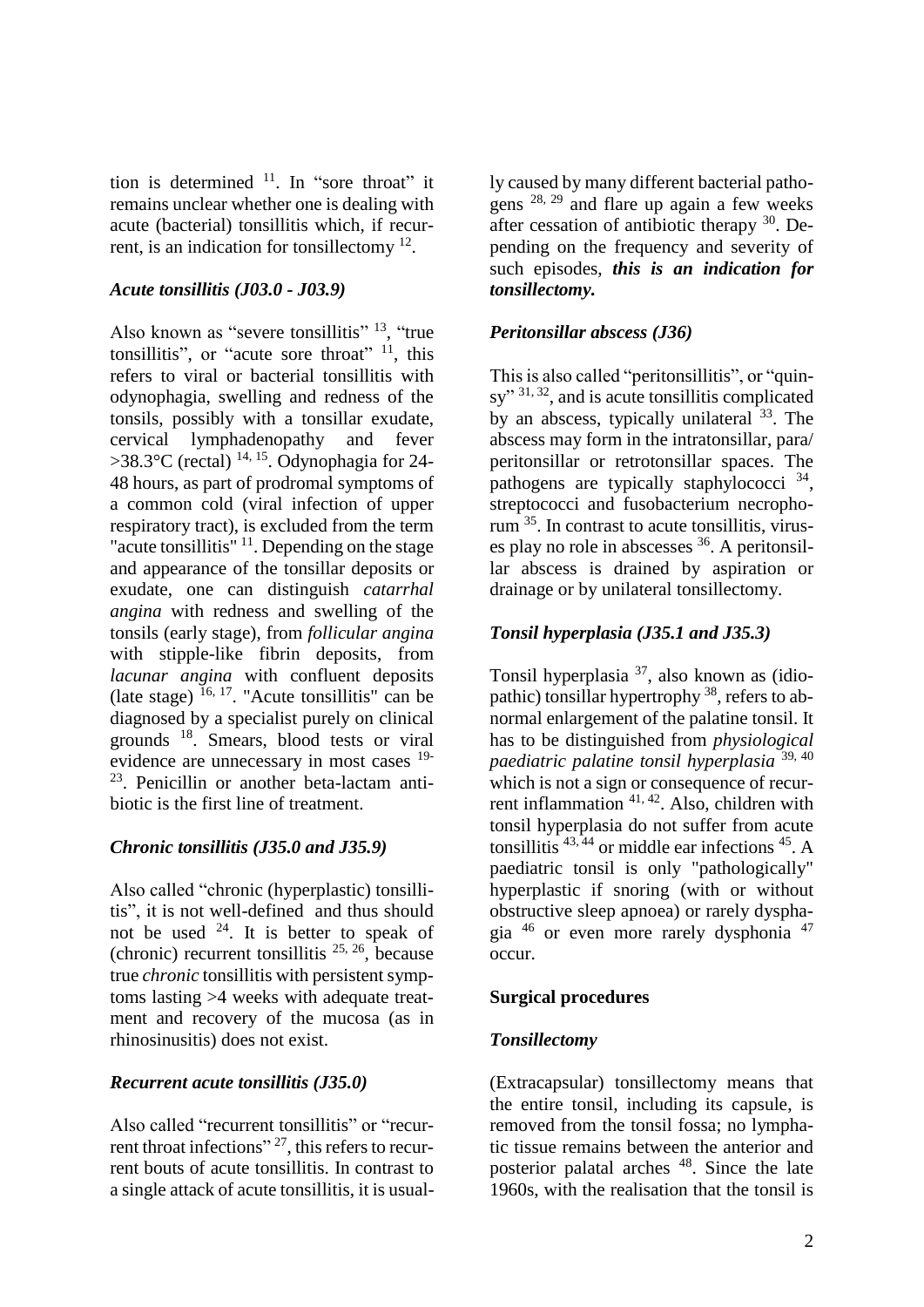a focus of infection  $49-52$ , this form of tonsil operation has been the gold standard and is still the most common surgery done in the world  $53$ .

#### *[Video 1: Extracapsular tonsillectomy](http://youtu.be/V__tloYXfwQ) [\(http://youtu.be/V\\_\\_tloYXfwQ\)](http://youtu.be/V__tloYXfwQ)*

## *Tonsillotomy (partial tonsillectomy)*

Only the medial part of the tonsil is removed. It requires that the (well-perfused) lymphatic tissue is resected, and that the remaining crypts remain open to the oropharynx 54, 55. Active lymphatic tissue, with secondary follicles and crypts, is left in the tonsil fossae 56 . Tonsillotomy can be done with most dissecting and coagulating methods. The most common are laser tonsillotomy and radiofrequency tonsillotomy and are described in detail in this chapter.

*[Video 2: Laser tonsillotomy](http://youtu.be/2AUzLY3rewM) [\(http://youtu.be/2AUzLY3rewM\)](http://youtu.be/2AUzLY3rewM)*

*[Video 3: Radiofrequency tonsillotomy](http://youtu.be/eQ7bbT0mj0k) [\(http://youtu.be/eQ7bbT0mj0k\)](http://youtu.be/eQ7bbT0mj0k)*

#### *Intracapsular tonsillectomy*

Intracapsular, subcapsular or subtotal tonsillectomy describes a method in which the lymphatic tissue of the tonsil, including all crypts and follicles, is removed  $57, 58$ , but the capsule of the tonsil is preserved; thus the underlying muscles are not exposed <sup>59</sup>. At the end of the operation there is an empty tonsil fossa without typical subsequent scarring <sup>59</sup>. Indications for intracapsular tonsillectomy are *foetor ex ore* (halitosis) and recurrent detritus (debris) in the tonsillar crypts. It differs from tonsillotomy in which a lot more tonsillar tissue is left behind.

*[Video 4: Intracapsular tonsillectomy with](http://youtu.be/4A6JhQJlabg)  [radiofrequency](http://youtu.be/4A6JhQJlabg) [\(http://youtu.be/4A6JhQJlabg\)](http://youtu.be/4A6JhQJlabg)*

## *Thermal- or cryotherapy of palatine tonsil*

The tonsil tissue is heated (or cooled) interstitially; subsequent scarring causes shrinkage of the lymphoid tissue. No tissue is removed and a large part of the lymphoid tissue allegedly remains functional. The indication is mild tonsillar hyperplasia. Synonyms and different techniques include interstitial (electro)coagulation, laser coagulation, thermal coagulation, and cryocoagulation of the palatine tonsil  $^{60, 61}$ , photodynamic therapy, ultrasound therapy  $62$ , radiofrequency-induced thermotherapy <sup>63</sup>, temperature-controlled tonsil treatment 64, 65 , and tonsil thermotherapy.

## **Preoperative evaluation, swabs & diagnosis**

## *Pathogens, biofilms, and normal findings*

With the discovery of rheumatic fever, group A streptococci (GAS) were primarily blamed for all ills in the upper respiretory tract in the  $70^{\circ}$ s <sup>66-73</sup>. However more recently, anaerobes, *e.g.* Fusobacterium necrophorum, Streptococcus Intermedius and Prevotella Melaninogenica and Histicola have also been incriminated  $28, 74, 75$ .

Children up to 8yrs of age have a tendency towards diffuse intracellular pathogen enrichment with interstitial abscesses, while in adults or adolescents a more superficial bacterial accumulation at the edge of the crypts occurs. Particularly in the case of recurrent tonsillitis, several pathogens and microorganisms play a joint role. These can jointly form biofilms and bacterial clusters and thus evade antibiotics  $76$ . The oral cavity and especially the furrowed tonsil is a reservoir for multiple pathogens (viruses and bacteria), parasites  $^{77}$  and fungi  $^{78}$ . However, all these microbes belong to resident flora with which we have lived symbiotically for aeons  $28, 79$ . Streptococci still play the largest role in acute tonsillitis  $(30\%)$ <sup>80</sup>,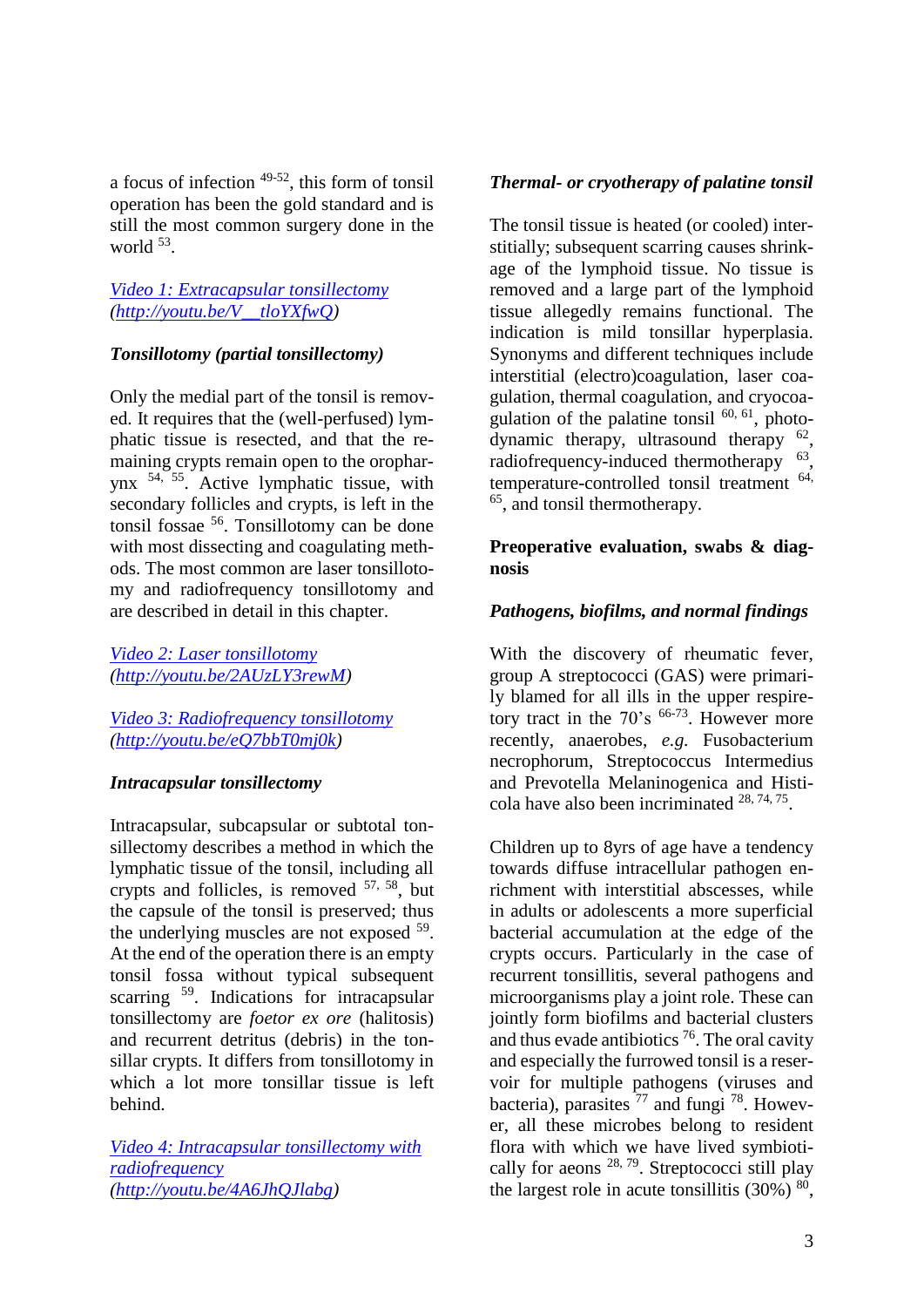followed by Haemophilus Influenzae and Neisseria <sup>28</sup>. Mostly, however, mixed infections (viral and bacterial initially) are responsible  $^{81}$ .

## *Diagnosis*

"Acute tonsillitis" in children and adults is a clinical diagnosis <sup>82</sup>. In viral tonsillitis, in addition to pain and fever, primarily cough, hoarseness, and rhinorrhoea occur, while in bacterial tonsillitis, in addition to pain with lymph node swelling, there is mainly a tonsillar exudate and fever >38.3 $\degree$ C  $^{83}$  . A streptococcal antigen test can confirm the diagnosis and is 98% specific for streptococci, although not particularly sensitive. A problem with these tests is the high number of asymptomatic chronic carriers of staphylococci and streptococci (10% of healthy children), who are definitely not in need of therapy 84-89. In the early stages, a distinction between viral and bacterial tonsillitis is often difficult to make, especially when one considers that in 97.5% of cases, at least one virus, even in bacterial tonsillitis, is found (adenovirus and parainfluenza virus respectively in 47.5%  $90, 91$   $81$ .

## **Conservative Treatment**

*Antibiotic therapy:* In clinically apparent or proven bacterial tonsillitis associated with distress, antibiotics (beta-lactam) are justified. Beta-lactam antibiotic therapy also provides relatively reliable protection against the dreaded rheumatic fever and glomerulonephritis which often cause, especially in developing countries, arthritis, myocarditis and death. Studies have shown that antibiotic therapy can prevent sequelae such as peritonsillar abscesses, acute otitis and sinusitis. The penicillins, particularly in children and adolescents, have the greatest benefit at the lowest cost. There is no difference to cephalosporins. Macrolides and clindamycin have more side-effects with the same efficacy and should be reserved

for patients with proven penicillin allergy  $92$ , 93 .

*Postoperative antibiotic therapy is not indicated* as it neither reduces pain nor postoperative bleeding <sup>94, 95</sup>.

*Steroids:* In acute tonsillitis or after tonsillectomy, oral or intramuscular steroids (dexamethasone 10mg), as well as betamethasone (8mg) and prednisolone (60mg), significantly improve symptoms with minimal side effects and no adverse effects relating to disease progression <sup>96-98</sup>.

*Analgesics:* Nonsteroidal anti-inflammatory drugs have been used successfully for pain relief for  $>40$ yrs <sup>99</sup>. For acute tonsillitis, ibuprofen has the best efficacy with minimal side-effects compared to paracetamol and acetylsalicylic acid (ASA) <sup>100</sup>. Another advantage of ibuprofen is its longer duration of action (6-8hrs) compared to paracetamol. Both substances have a large therapeutic range and at the correct dosage, the safety is comparable <sup>101, 102</sup>. Diclofenac and ketorolac are very effective, but in children have fewer docking sites and are metabolised more quickly, which is why the dose should be adjusted to a higher level than in adults)  $103$ . In postoperative management these substances play a role in opioid reduction, but as first-line therapy in paediatrics are not suitable for a sore throat  $104$ , <sup>105</sup>. Metamizol is not recommended as first or second choice analgesic in children due to a small but real risk of agranulocytosis 106 .

# **Complications of tonsillitis**

In general, acute tonsillitis runs its course without complications and heals within 3-4 days. Rare but serious complications after streptococcal tonsillitis are *glomerulonephritis* and *rheumatic fever*, which triggers *cardiomyopathies* and rheumatic-like joint pain  $107$ . Early and a long course (10) days) of antibiotics (penicillin or cephalo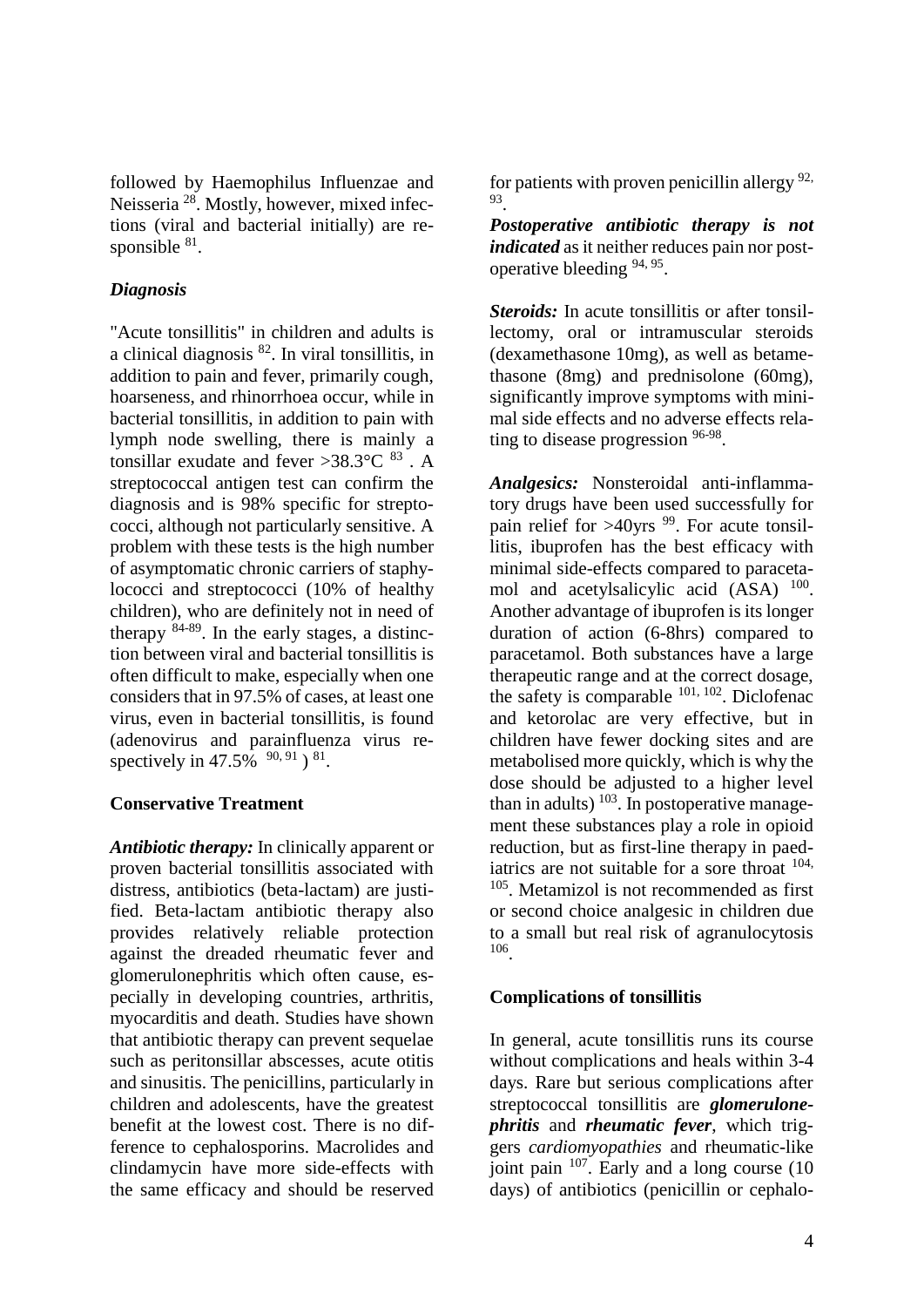sporin) reduces the frequency of both these complications by  $70\%$  <sup>108</sup>. In parts of the developing world where rheumatic fever is more common, preventing this complication is the main argument in favour of penicillin therapy <sup>108</sup>.

*Peritonsillar abscess* is a second, more frequent complication. It is typically unilateral, although bilateral abscesses occur in up to  $4\%$   $^{109}$ . It is preceded by acute tonsillitis in only  $1/3$  of cases  $110$ . Even correctly administered antibiotic treatment of acute tonsillitis cannot really prevent peritonsillar abscesses (in contrast to rheumatic fever) <sup>111</sup>. Since peritonsillar abscesses can rapidly spread to the soft tissues of the neck and are potentially life-threatening, the primary therapy is urgent and surgical  $112-114$ . It does not matter whether the abscess is needle aspirated, incised or treated by tonsillectomy <sup>115</sup>. But the surgeon has to keep in mind that a stab incision can fail to drain inferiorlylocated abscesses  $109, 116$ . Before the operation, high-dose steroid therapy, as well as penicillin should be administered, as is often done for mixed infections <sup>117</sup>.

## **Indications for tonsil surgery**

Surgery is done for infections, to relieve airway obstruction, for halitosis and for diagnosis when a tumour is suspected. Surgery for recurrent tonsillitis depends on its frequency and severity, and the presence of additional diseases (antibiotic allergies, immunosuppression and PFAPA syndrome).

## *Paradise criteria for tonsillectomy <sup>118</sup>*

Paradise (1984) reported that tonsillectomy significantly lowers the frequency of severe recurrent sore throats in children aged 3- 15yrs. Most published guidelines incorporate the so-called *Paradise criteria for tonsillectomy:*

• 7 episodes of tonsillitis per year in one year or,

- 5 episodes of tonsillitis per year in 2 consecutive years or,
- 3 episodes of tonsillitis per year in 3 consecutive years

A diagnosis of "purulent tonsillitis" must however be documented and confirmed by an elevated temperature (>38.3°C), tonsillar exudate, enlarged lymph nodes at the angle of the jaw, and antibiotic treatment <sup>119, 120</sup>. The authors also reported that on average only a few (not all) throat infections can be prevented by tonsillectomy in the following 2 years; 47 of 187 patients withdrew from the planned three-year follow-up  $^{121}$ . For less severe sore throat inflammation or less frequent throat inflammation, the risk of tonsillectomy does not outweigh the benefits  $^{122}$ .

While tonsils contribute to immune competence until 12yrs, a negative long-term effect on the immune system cannot be proven <sup>123</sup>. Nevertheless, in children under 8yrs, the indications for complete removal must be strictly adhered to, as the risks of serious or fatal bleeding are higher <sup>124</sup>.

*With tonsillotomy (unlike tonsillectomy), some active lymphatic tissue is retained;* it continues to grow in about 15% of cases, but rarely causes problems such as renewed snoring or recurrent tonsillitis  $^{125}$ . The fear that frequent tonsillitis or peritonsillar abscesses will occur after tonsillotomy is unfounded  $^{126-128}$ . All crypts remain open during laser, ultrasound, shaver, high- and radiofrequency technique <sup>129, 130</sup>.

# **Surgical technique**

# *Extracapsular tonsillectomy*

*Cold steel dissection* is the most commonly performed surgical technique in children and adults, and is described in detail in the chapter on *[Paediatric Tonsillectomy.](https://vula.uct.ac.za/access/content/group/ba5fb1bd-be95-48e5-81be-586fbaeba29d/Paediatric%20Tonsillectomy.pdf)* The technique is similar in adults.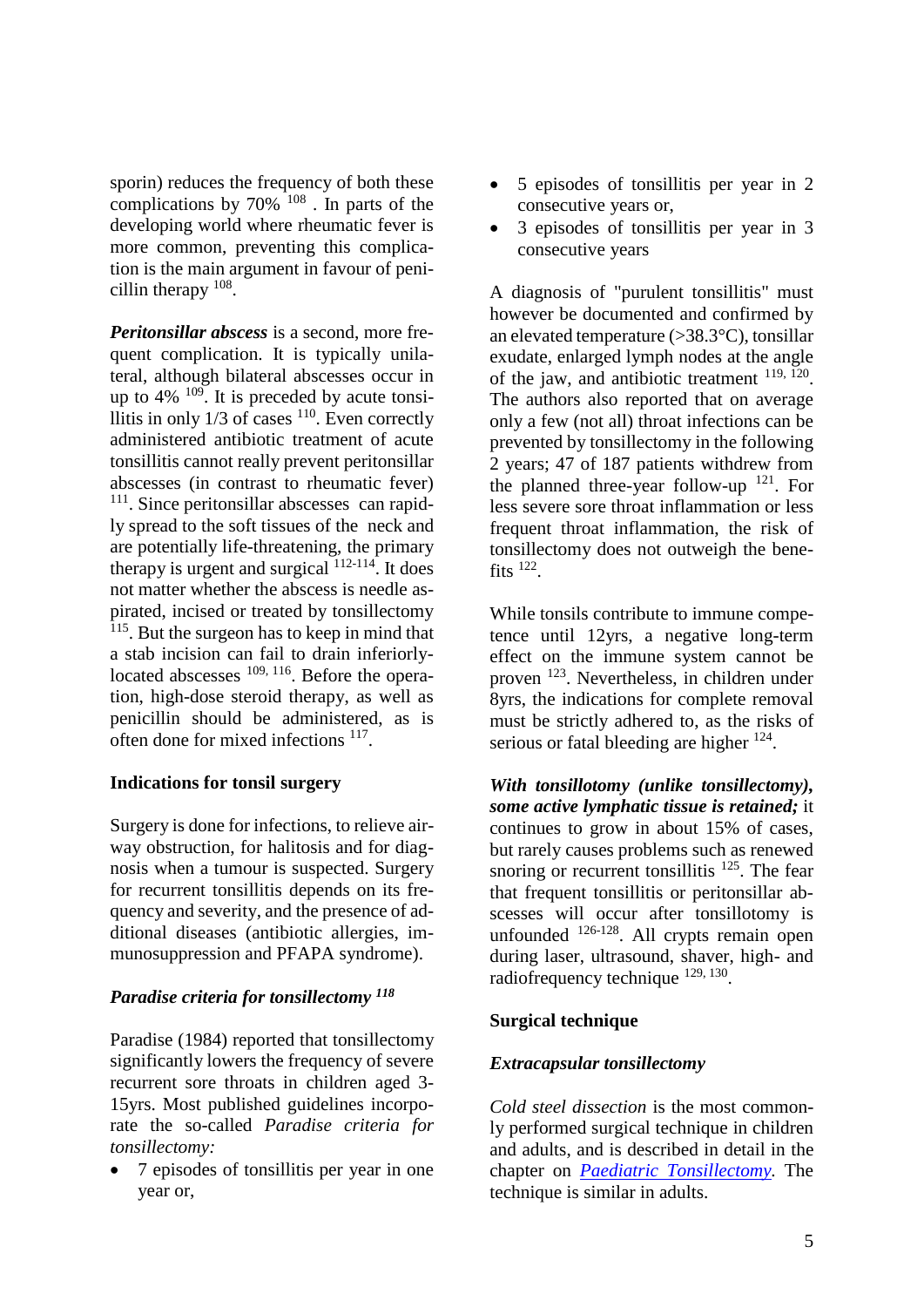The tonsils are dissected from the tonsil bed partly sharply and partly bluntly with a raspartorium and scissors. The feeding vessels, especially at the upper and lower tonsil pole, are pinched off and then selectively ligated. After removal of the tonsil, a dry swab is pressed for about 1 minute into the tonsil bed to stop bleeding from small vessels. Some surgeons perform additional suturing of the lower pole (so-called "pole suturing", a controversial method  $^{131}$ ).

This method of tonsillectomy has been known for decades and has been very commonly used, especially in the 70s and 80s with the discovery of that tonsils are a source of infection  $^{132}$ . Optical magnification (microscope or loupes), makes it possible to specifically identify the smaller vessels and perform bipolar coagulation before dissection <sup>133</sup>.

Due to its good long-term results and low morbidity and mortality, *cold steel dissection* is still the most common method of tonsillectomy  $^{134}$ .

## *Tonsillotomy (partial tonsillectomy)*

The tonsil is not completely removed, but only the portion that bulges into the throat, which due to its size causes functional problems. By preserving some tonsil tissue a lymphatic and immunologically active rudiment is retained.

The tonsil has a rich blood supply and has to be sufficiently cut and coagulated (not crushed) during surgery so that there is no postoperative bleeding, infection or pain. To this end, several dissection procedures have been developed (in principle, a tonsillectomy can also be performed with all these methods):

- CO<sup>2</sup> laser  $^{135}$  136
- Monopolar high frequency current  $137$
- Ultrasound scalpel  $^{138}$
- Bipolar radiofrequency coblation  $^{139}$
- Bipolar scissors<sup>140</sup>
- Argon gas-assisted monopolar needle 141
- Microdebrider<sup>142</sup>

*Advantages of tonsillotomy* (regardless of what method is used to reduce the tonsils) are significantly less pain <sup>143</sup> and a lower postoperative bleeding rate <sup>144</sup> compared with tonsillectomy.

The quickest and easiest way to perform tonsillotomy is with monopolar high frequency dissection *[\(Video 3\)](http://youtu.be/eQ7bbT0mj0k).* Instrumentation is shown in *Figure 2*.



*Figure 2: Instruments to perform radiofrequency dissected tonsillotomy / partial tonsillectomy*

- Following induction of general anaesthesia the patient is positioned supine with neck slightly extended
- Select an appropriate length Boyle Davis blade and insert the gag to retract the tongue and expose the tonsils *(Figure 1)*
- Grasp a tonsil with a broad tonsil holding forceps and gently pull it toward the midline. Avoid pulling too hard to avoid doing a complete tonsillectomy
- Insert a Colorado needle into the tonsil at the edge of the anterior faucal pillar
- Spare the mucosa of the velopalatinal arch to avoid bleeding and pain in the incision line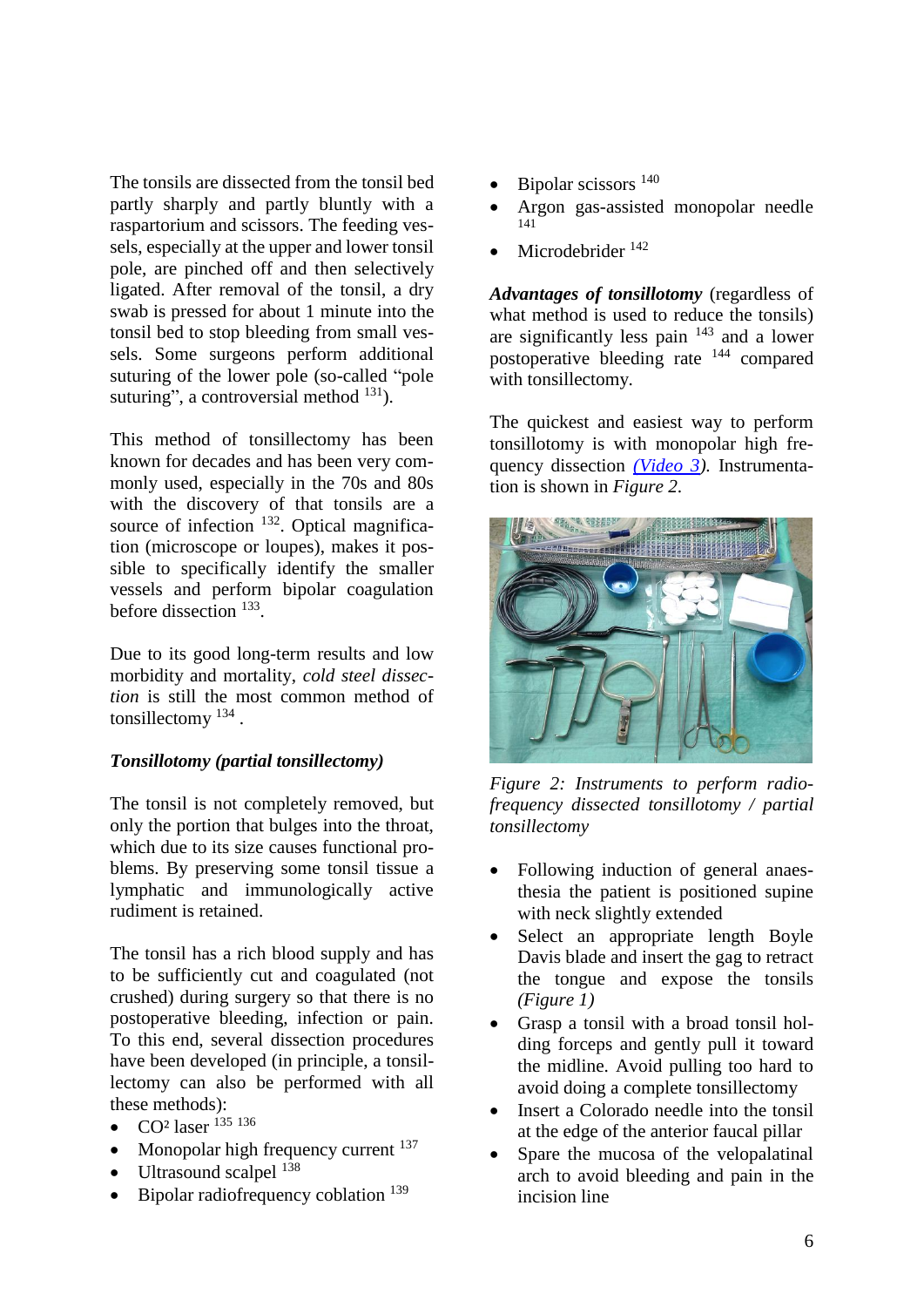- Amputate the protruding part of the tonsil by dissecting with continuous movements of the needle. Do not remain too long in the same place with the cutting needle as it may burn holes in the tonsil
- Pack the wound with a gauze swab for at least 1 minute
- Minor bleeding stops spontaneously. Larger bleeding vessels can be coagulated with bipolar forceps. A suture or ligature is not required
- Repeat the process on the contralateral side

#### *Intracapsular (subtotal) tonsillectomy*

The tonsil capsule covering the underlying muscle remains in the tonsil fossa <sup>145</sup>. Slightly less postoperative pain and earlier food intake have been reported <sup>146</sup>. The instrumentation and technique is similar to tonsillotomy. All the methods of tonsillotomy previously listed may also be used. The microdebrider has been reported to be a useful tool  $147-152$ .

- The surgeon has to pull harder on the tonsil to subluxate the capsule, but the capsule itself has to remain in place and not be breached
- It may be very difficult to determine the exact proportion of residual tonsil that remains in the fossa
- After tonsillitis with subsequent scarring it is difficult even with loupes or a microscope to identify the exact plane of the tonsil capsule and only to remove only the active lymphatic tissue
- Because the vessels are bigger in the abyss of the crypts and near the capsule, bleeding has to be controlled with bipolar forceps more often than with (more superficial) tonsillotomy

## **Postoperative pain**

Tonsillectomy is very painful, especially if the capsule is breached and the muscle is exposed. Severe pain and superinfection of the wound bed can cause delayed healing and prolong hospital stay. Especially adolescent and adult patients report pain, exhaustion and fatigue weeks after surgery. In tonsillectomy the wound remains open and heals in 2-3 weeks secondarily by granulation. Sealing the wound beds postoperatively *e.g.* with fibrin glue <sup>153</sup> or sucralfate <sup>154</sup> has no advantage in terms of postoperative bleeding or pain.

#### *With tonsillotomy, however, pain was reported as only around 2-3 on the numerical analogue scale*.

Intracapsular tonsillectomy is allegedly less painful than tonsillectomy <sup>155</sup>. However, it is unlikely that intracapsular tonsillectomy produces as little pain as tonsillotomy. Pain is perceived very differently by individuals. In children and adults, the differences, regardless of surgeon and method, can be enormous 156-158. Children of African descent have more postoperative pain than Europeans and respond better to opiates <sup>159</sup>. This complicates both objective pain measurement (which does not exist), as well as a standard therapy. Pain therapy must therefore be individualised and adjusted, especially in children. Questionnaires (*e.g*. Ramsay Sedation Scale  $160$  for analgesic use, food intake, otalgia, and downtime use popular surrogate parameters.

Because pain is perceived and processed multimodally, the treatment must be multimodal. Firstly, a local long-lasting pain reliever (*e.g.* Bupivacaine or Ropivacaine  $^{161}$ ) should be injected into the wound postoperatively or perioperatively to pre-vent activation of the early pain pathway <sup>162-164</sup>. Then already perioperatively it should be cooled locally by a cold compress <sup>165</sup> and later a lot of ice should be eaten (local cooling and calorie intake) <sup>166</sup>. Mouth-washes with gingicaine, benzocaine or tetracaine also provide pain relief, but also numb the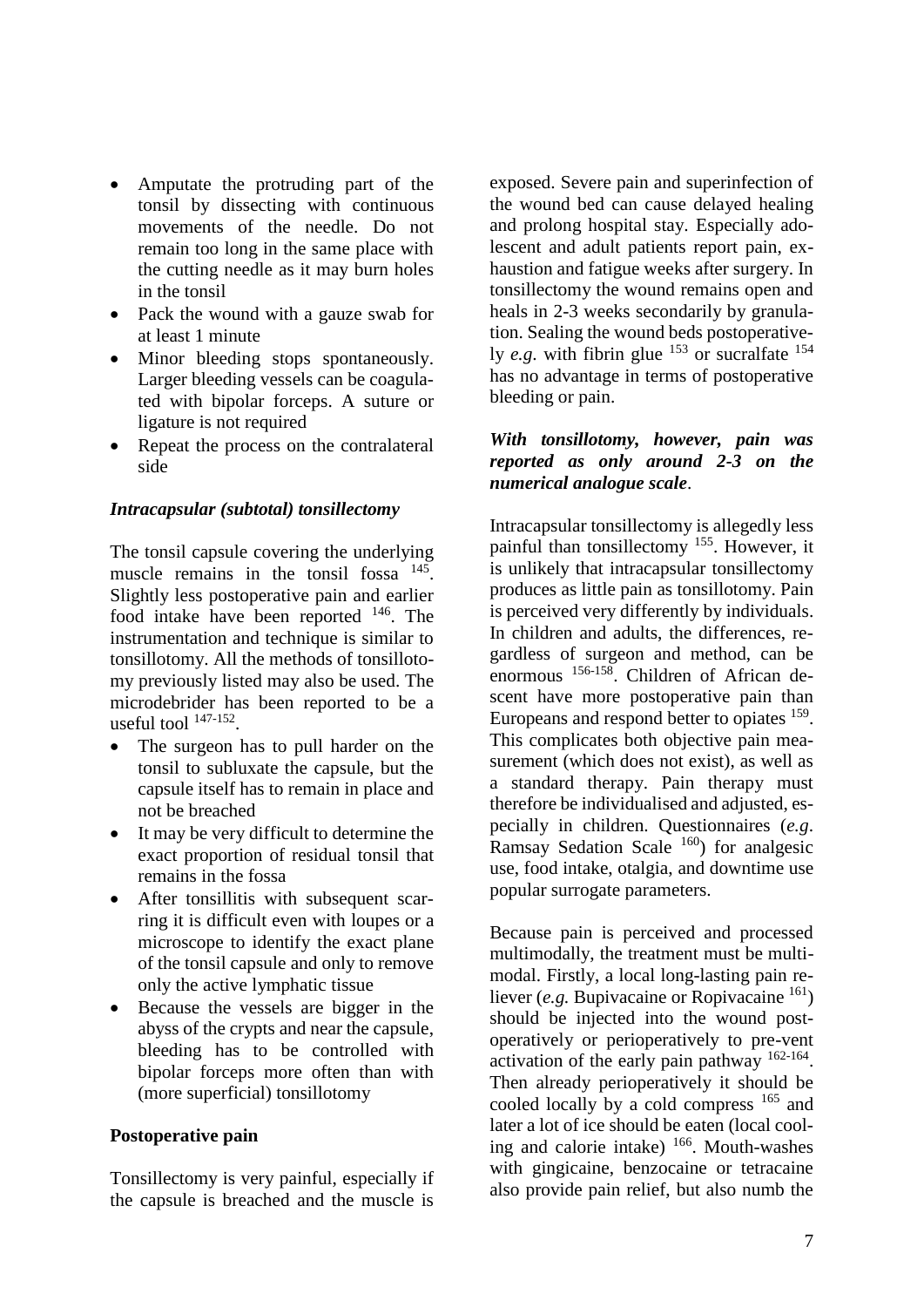taste buds and respiratory flow receptors, which is often perceived as very unpleasant.

The perioperative and postoperative administration of high-dose steroids (dexamethasone or prednisolone) is clearly recommended in all guidelines. This reduces postoperative nausea and analgesic consumption significantly <sup>167-169</sup>.

A fixed analgesic regimen with ibuprofen or diclofenac makes sense in adults and adolescents, but for children and infants rescue medication is often enough  $170, 171$ . An increased risk of bleeding due to nonsteroidal anti-inflammatory drugs, (except for aspirin) should not be feared  $172, 173$ . One should therefore adhere to the WHO staging system  $^{174}$  (http://www.who.int/cancer/ [palliative/painladder/en/\)](http://www.who.int/cancer/%20palliative/painladder/en/). After tonsillectomy, it may well be that in the first days WHO stage III drugs (strong opioid, e.g. piritramide iv) or even a pain pump must be administered to ensure pain under 4 on the visual analogue scale and adequate food intake <sup>175</sup>. Pain and nausea (with and without vomiting) after tonsillectomy are often trivialized by both nurses as well as physicians and therefore it is more likely that few analgesics will be administered postoperatively  $176-178$ .

## **Post-tonsillectomy bleeding**

#### *Early and late postoperative bleeding*

Postoperative bleeding can occur anytime until the wound is completely healed, despite careful intraoperative haemostasis and dissection; usually after 2-3 weeks.

Postoperative bleeding occurs either as socalled early bleeding within the first 24hours, or in the form of late bleeding with a peak incidence between the  $5<sup>th</sup>$  and  $8<sup>th</sup>$  day after surgery. From the 3rd postoperative week bleeding occurs only very rarely. Therefore late postoperative bleeding presents a special problem because it often occurs only at home and therefore the time factor to get a professional play a major role.

The most common cause of late bleeding is the physiological detachment of the fibrin layer from the open wound bed and usually results in harmless bleeding. This bleeding almost always ends spontaneously, or due to local icing (sucking ice cubes, applying an ice cravat) or by tranexamic acid intravenously or locally (rinsing)  $179$ . If bleeding does not spontaneously subside because a larger vessel is bleeding, vessel ligation or suturing under anaesthesia is required. Massive haemorrhage is an extreme challenge for every paramedic or emergency doctor because of the difficult airway management. Intubation is only possible with suctioning the airway with suction tubes *(Figure 3)*.



*Figure 3: Rigid tonsil or thoracic suction device manufactured by Cardinal Health, IL, USA (Medi-Vac ® Yankauer Suction Handle, REF KEX80)*

During induction and intubation, the ENT doctor should be present and prepared to perform emergency *[Cricothyroidotomy](https://vula.uct.ac.za/access/content/group/ba5fb1bd-be95-48e5-81be-586fbaeba29d/Cricothyroidotomy%20and%20needle%20cricothyrotomy.pdf)*. Aspirated blood or incorrect intubation is the most common clinical complication of postoperative bleeding. Intraoperatively the surgeon must decide whether targeted bipolar coagulation and swab pressure are sufficient or whether suturing or ligation are necessary. If that fails, either the lingual artery, ascending pharyngeal artery, facial artery or even the external carotid artery must be ligated from externally or embolisation the feeding vessels by interventional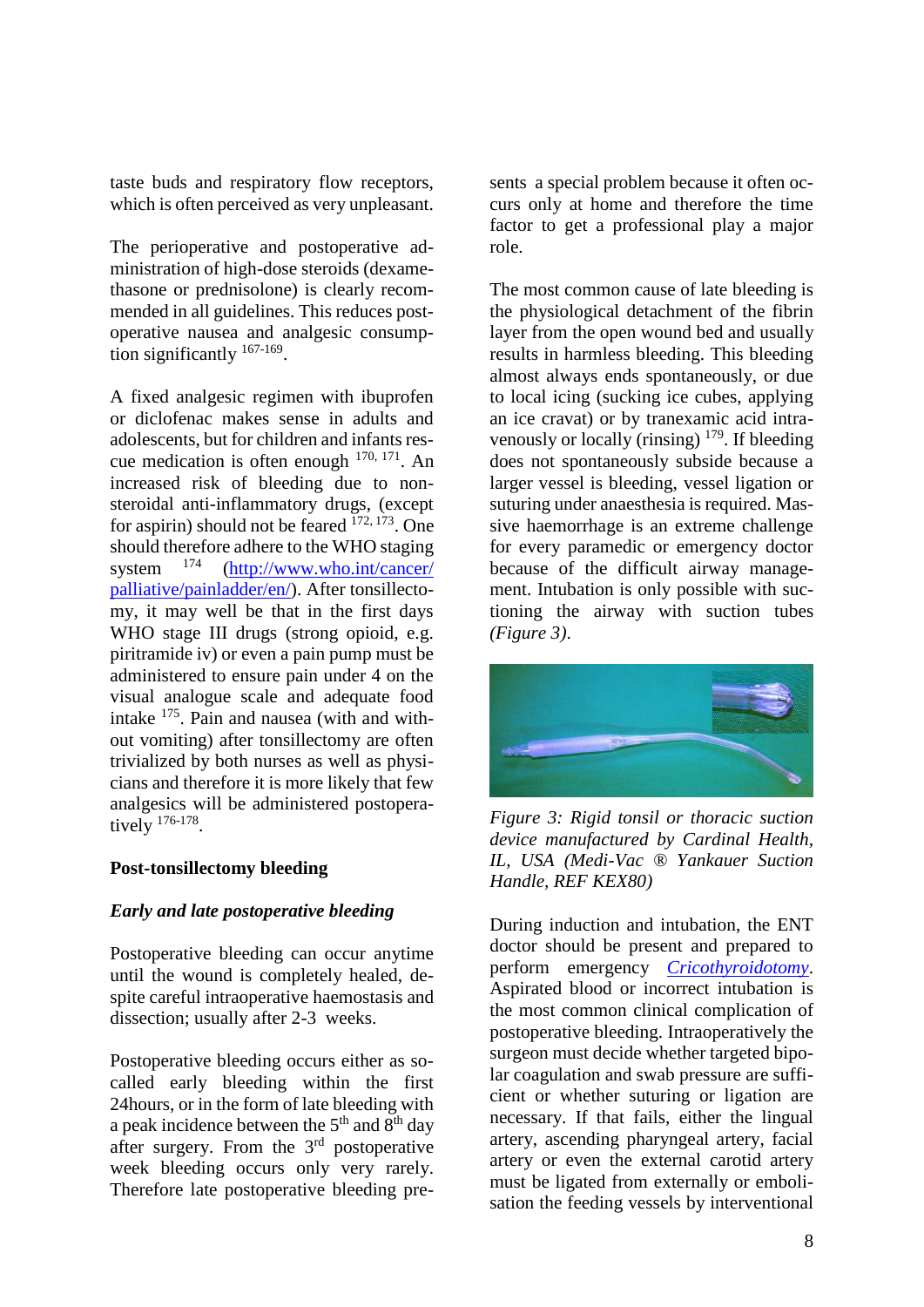radiology should be done. Such massive bleeding is signalled in most cases by a minor "warning bleeding" <sup>180, 181</sup>, so any bleeding must be taken seriously and the patient must be hospitalized.

#### *Postoperative bleeding depending on method of surgery*

In principle, intraoperative and postoperative bleeding can occur with all intervenetions involving the tonsils. However, for the tonsillotomy the postoperative bleeding rate is, by a factor of 5-10, lower than that for tonsillectomy <sup>182</sup>. In cryptolysis and thermotherapy of the tonsils postoperative bleeding is a rarity  $^{183, 184}$ . Only extracapsular tonsillectomy remains problematic. "Cold dissection" with ligature or suturing has the lowest postoperative bleeding rates. Significantly more severe late bleedinghas been reported after laser, coblation, monopolar or bipolar techniques  $185-187$ .

#### **Videos**

Video 1: Extracapsular Tonsillectomy: [http://youtu.be/V\\_\\_tloYXfwQ](http://youtu.be/V__tloYXfwQ) Video 2: Laser Tonsillotomy: <http://youtu.be/2AUzLY3rewM> Video 3: Radiofrequency Tonsillotomy: <http://youtu.be/eQ7bbT0mj0k> Video 4: Intracapsular Tonsillectomy: <http://youtu.be/4A6JhQJlabg>

#### **References**

- 1. Westermann J. Organe des Abwehrsystems. Springer; 2010. 361-2
- 2. Brandtzaeg P. The B-cell development in tonsillar lymphoid follicles. *Acta Otolaryngol Suppl.* 1996;523:55-9
- 3. Nave H, Gebert A, Pabst R. Morphology and immunology of the human palatine tonsil. *Anat Embryol* (Berl). 2001 Nov;204(5):367-73
- 4. Brandtzaeg P. Immune functions of nasopharyngeal lymphoid tissue. *Adv Otorhinolaryngol.* 2011;72:20-4
- 5. Perry M, Whyte A. Immunology of the tonsils. *Immunol Today*. 1998 Sep;19(9):414-21
- 6. Kaygusuz I, Godekmerdan A, Karlidag T, et al. Early stage impacts of tonsillectomy on immune functions of children. *Int J Pediatr Otorhinolaryngol*. 2003 Dec;67(12):1311-5
- 7. Kaygusuz I, Alpay HC, Godekmerdan A, et al. Evaluation of long-term impacts of tonsillectomy on immune functions of children: a follow-up study. *Int J Pediatr Otorhinolaryngol*. 2009 Mar;73(3):445-9
- 8. Perry ME, Slipka J. Formation of the tonsillar corpuscle. *Funct Dev Morphol.* 1993;3(3):165-8
- 9. Westermann J. Organe des Abwehrsystems. Springer; 2010. 361-362.
- 10. Drucker M, Drucker I, Neter E, Bernstein J, Ogra PL. Cell mediated immune responses to bacterial antigens on human mucosal surfaces. *Adv Exp Med Biol*. 1978;107:479-88
- 11. Georgalas CC, Tolley NS, Narula A. Tonsillitis. *Clin Evid (Online).* 2009
- 12. Paradise JL. Etiology and management of pharyngitis and pharyngotonsillitis in children: a current review. *Ann Otol Rhinol Laryngol Suppl*. 1992 Jan;155:51-7
- 13. Lange G. [Angina and chronic tonsillitis--indications for tonsillectomy]. *Z Allgemeinmed.* 1973 Mar 20;49(8):366-70
- 14. Österreichische Gesellschaften für Hals-Nasen-Ohren-Heilkunde KuH, Kinderund Jugendheilkunde. Gemeinsame Empfehlung zur Entfernung der Gaumenmandeln (Tonsillektomie). *Monatsschr Kinderheilkd.* 2008 Mar 7;3(156):268-71
- 15. Stuck BA, Gotte K, Windfuhr JP, Genzwurker H, Schroten H, Tenenbaum T. Tonsillectomy in children. *Dtsch Arztebl Int.* 2008 Dec;105(49):852-60
- 16. Berghaus A. [Chronic inflammation of the upper airways. Operation instead of antibiotic]. *MMW Fortschr Med.* 2005 Sep 29;147(39):27
- 17. Berghaus A, Pirsig W. Mundhöhle und Pharynx. In: Berghaus A, Rettinger G, Böhme G., eds. *Hals-Nasen-Ohren-*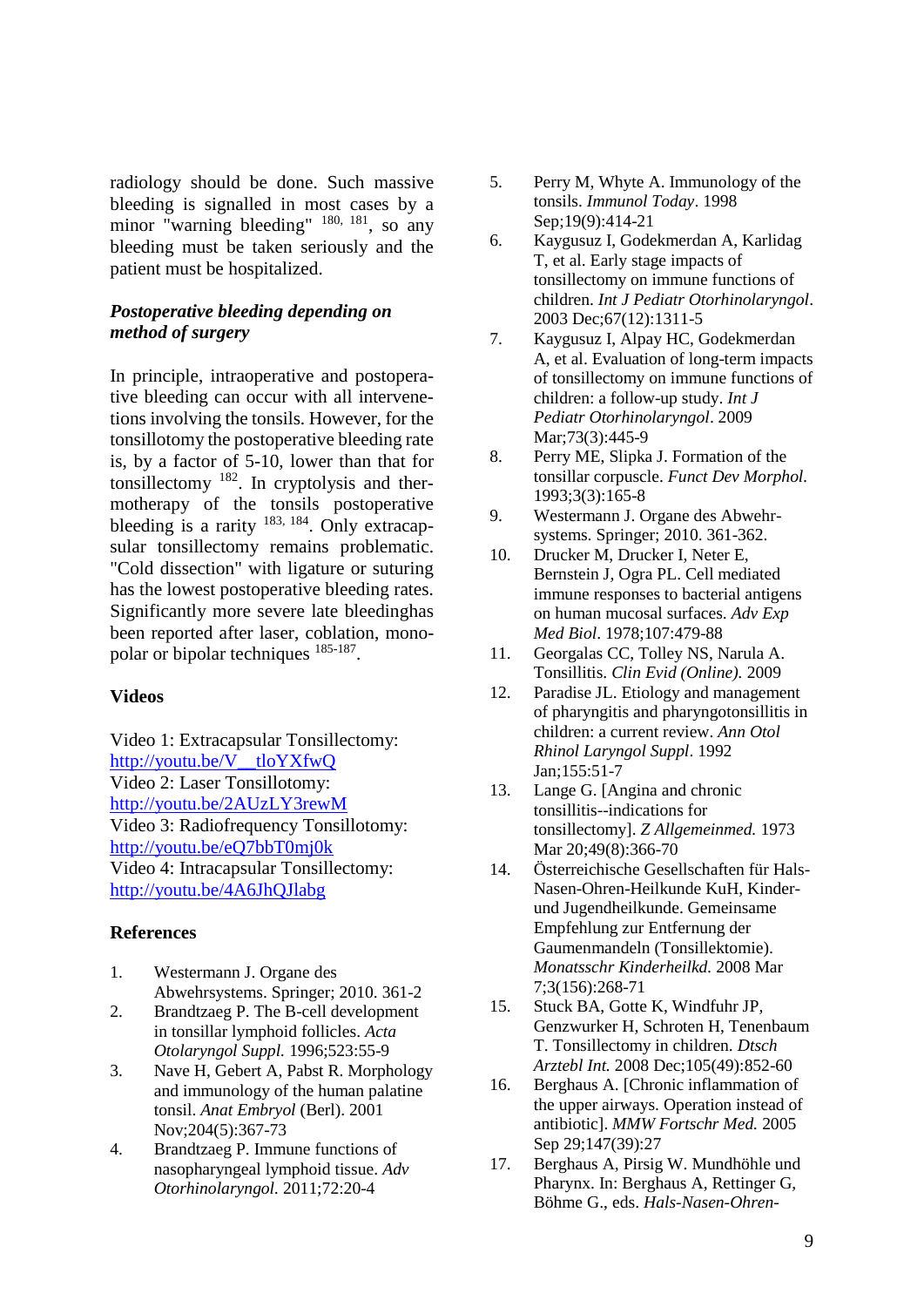*Heilkunde*. 1 ed. Stuttgart: Hippokrates Verlag; 1996. 386-453

- 18. Stuck BA, Gotte K, Windfuhr JP, Genzwurker H, Schroten H, Tenenbaum T. Tonsillectomy in children. *Dtsch Arztebl Int.* 2008 Dec;105(49):852-60
- 19. Stuck BA, Genzwurker HV. [Tonsillectomy in children: preoperative evaluation of risk factors]. *Anaesthesist*. 2008 May;57(5):499-504
- 20. Stuck BA, Gotte K, Windfuhr JP, Genzwurker H, Schroten H, Tenenbaum T. Tonsillectomy in children. *Dtsch Arztebl Int*. 2008 Dec;105(49):852-60
- 21. Kurien M, Stanis A, Job A, Brahmadathan, Thomas K. Throat swab in the chronic tonsillitis: how reliable and valid is it? S*ingapore Med J.* 2000 Jul;41(7):324-6
- 22. Fujikawa S, Hanawa Y, Ito H, Ohkuni M, Todome Y, Ohkuni H. Streptococcal antibody: as an indicator of tonsillectomy. *Acta Otolaryngol Suppl.* 1988;454:286-91
- 23. Borschmann ME, Berkowitz RG. Oneoff streptococcal serologic testing in young children with recurrent tonsillitis. *Ann Otol Rhinol Laryngol.* 2006 May;115(5):357-60
- 24. Stuck BA, Gotte K, Windfuhr JP, Genzwurker H, Schroten H, Tenenbaum T. Tonsillectomy in children. *Dtsch Arztebl Int*. 2008 Dec;105(49):852-60
- 25. Stuck BA, Gotte K, Windfuhr JP, Genzwurker H, Schroten H, Tenenbaum T. Tonsillectomy in children. *Dtsch Arztebl Int*. 2008 Dec;105(49):852-60
- 26. Burton MJ, Towler B, Glasziou P. Tonsillectomy versus non-surgical treatment for chronic / recurrent acute tonsillitis. *Cochrane Database Syst Rev.* 2000;(2):CD001802
- 27. Georgalas CC, Tolley NS, Narula A. Recurrent throat infections (tonsillitis). *Clin Evid (Online).* 2007
- 28. Jensen A, Fago-Olsen H, Sorensen CH, Kilian M. Molecular mapping to species level of the tonsillar crypt microbiota associated with health and recurrent tonsillitis. *PLoS One*. 2013;8(2):e56418
- 29. Swidsinski A, Goktas O, Bessler C, et al. Spatial organisation of microbiota in

quiescent adenoiditis and tonsillitis. *J Clin Pathol*. 2007 Mar;60(3):253-60

- 30. Jensen JH, Larsen SB. Treatment of recurrent acute tonsillitis with clindamycin. An alternative to tonsillectomy? *Clin Otolaryngol Allied Sci*. 1991 Oct;16(5):498-500
- 31. Raut VV. Management of peritonsillitis/peritonsillar. *Rev Laryngol Otol Rhinol (Bord).* 2000;121(2):107-10
- 32. Fried MP, Forrest JL. Peritonsillitis. Evaluation of current therapy. *Arch Otolaryngol*. 1981 May;107(5):283-6
- 33. Dalton RE, Abedi E, Sismanis A. Bilateral peritonsillar abscesses and quinsy tonsillectomy. *J Natl Med Assoc.* 1985 Oct;77(10):807-12
- 34. Klug TE, Henriksen JJ, Rusan M, Fuursted K, Ovesen T. Bacteremia during quinsy and elective tonsillectomy: an evaluation of antibiotic prophylaxis recommendations for patients undergoing tonsillectomy. *J Cardiovasc Pharmacol Ther.* 2012 Sep;17(3):298-302
- 35. Klug TE, Henriksen JJ, Fuursted K, Ovesen T. Significant pathogens in peritonsillar abscesses. *Eur J Clin Microbiol Infect Dis*. 2011 May;30(5):619-27
- 36. Rusan M, Klug TE, Henriksen JJ, Ellermann-Eriksen S, Fuursted K, Ovesen T. The role of viruses in the pathogenesis of peritonsillar abscess. *Eur J Clin Microbiol Infect Dis*. 2012 Sep;31(9):2335-43
- 37. Reichel O, Mayr D, Winterhoff J, de la CR, Hagedorn H, Berghaus A. Tonsillotomy or tonsillectomy?--a prospective study comparing histological and immunological findings in recurrent tonsillitis and tonsillar hyperplasia. *Eur Arch Otorhinolaryngol*. 2007 Mar;264(3):277-84
- 38. Semberova J, Rychly B, Hanzelova J, Jakubikova J. The immune status in situ of recurrent tonsillitis and idiopathic tonsillar hypertrophy. *Bratisl Lek Listy*. 2013;114(3):140-4
- 39. Perry M, Whyte A. Immunology of the tonsils. *Immunol Today*. 1998 Sep;19(9):414-21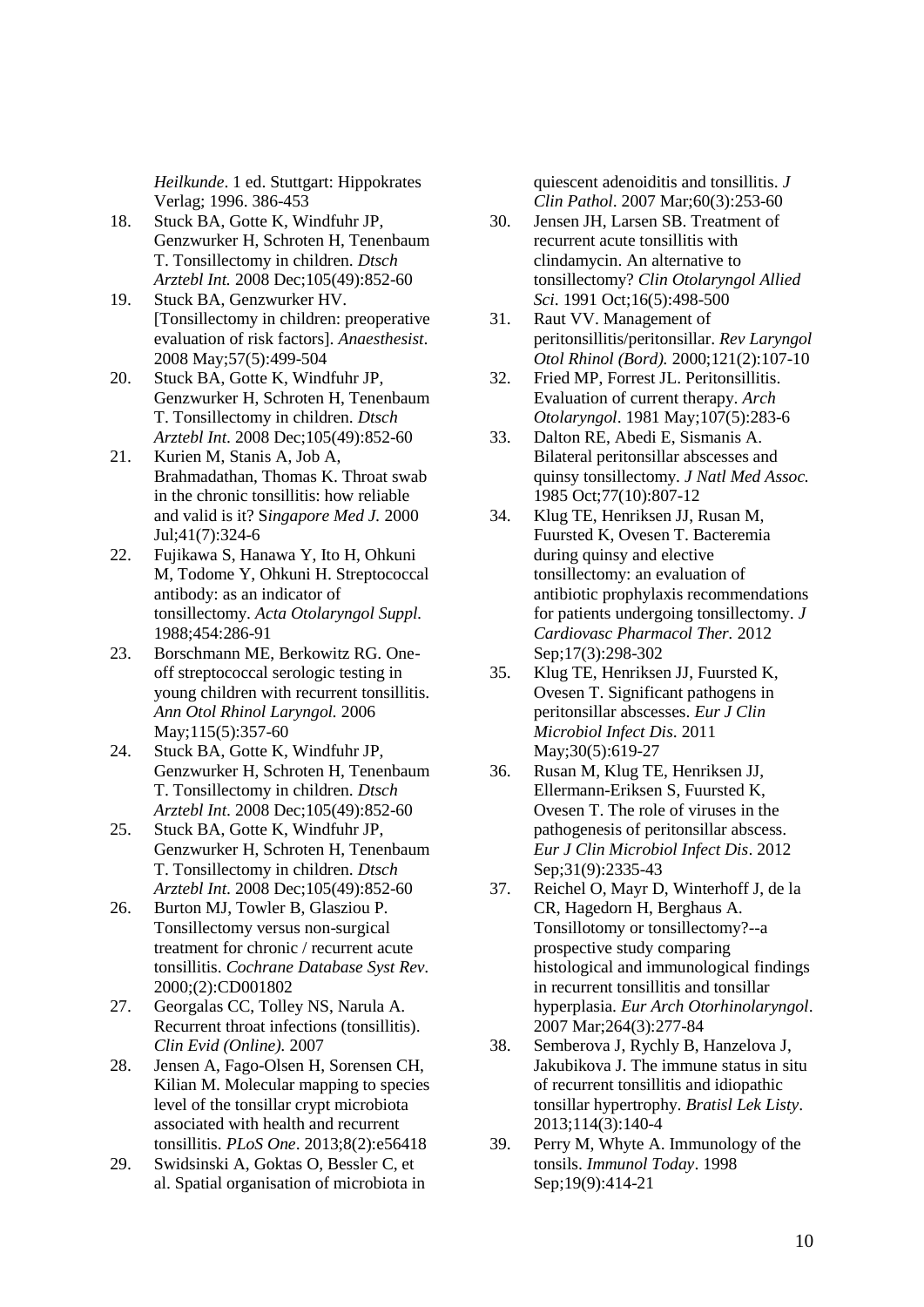- 40. Goldberg S, Shatz A, Picard E, *et al*. Endoscopic findings in children with obstructive sleep apnea: effects of age and hypotonia. *Pediatr Pulmonol*. 2005 Sep;40(3):205-10
- 41. Reichel O, Mayr D, Winterhoff J, de la CR, Hagedorn H, Berghaus A. Tonsillotomy or tonsillectomy?--a prospective study comparing histological and immunological findings in recurrent tonsillitis and tonsillar hyperplasia. *Eur Arch Otorhinolaryngol*. 2007 Mar;264(3):277-84
- 42. Ericsson E, Lundeborg I, Hultcrantz E. Child behavior and quality of life before and after tonsillotomy versus tonsillectomy. *Int J Pediatr Otorhinolaryngol.* 2009 Sep;73(9):1254-62
- 43. Stelter K, Ihrler S, Siedek V, Patscheider M, Braun T, Ledderose G. 1-year follow-up after radiofrequency tonsillotomy and laser tonsillotomy in children: a prospective, double-blind, clinical study. *Eur Arch Otorhinolaryngol*. 2012 Feb;269(2):679-84
- 44. Sarny S, Ossimitz G, Habermann W, Stammberger H. [The Austrian tonsil study 2010--part 1: statistical overview]. *Laryngorhinootologie*. 2012 Jan;91(1):16-21
- 45. Braun T, Dreher A, Dirr F, Reichel O, Patscheider M. [Pediatric OSAS and otitis media with effusion]. *HNO*. 2012 Mar; 60(3): 216-9
- 46. Gronau S, Fischer Y. [Tonsillotomy]. *Laryngorhinootologie*. 2005 Sep;84(9):685-90
- 47. Fischer Y, Gronau S. [Identification and evaluation of obstructive sleep apnea in children before adenotonsillectomy using evaluative surveys]. *Laryngorhinootologie*. 2005 Feb;84(2):121-35
- 48. Alavoine J, Graber A. [Extracapsular tonsillectomy under general anesthesia]. *Rev Laryngol Otol Rhinol (Bord).* 1968 Sep;89(9):568-79
- 49. Feinstein AR, Levitt M. Tonsils and rheumatic fever. *N Engl J Med*. 1970 Apr 2;282(14):814
- 50. Rapkin RH. Tonsils and rheumatic fever. *N Engl J Med*. 1970 Apr 2;282(14):814
- 51. Wannamaker LW. Tonsils, rheumatic fever and health delivery. *N Engl J Med*. 1970 Feb 5;282(6):336-7
- 52. Feinstein AR, Levitt M. The role of tonsils in predisposing to streptococcal infections and recurrences of rheumatic fever. *N Engl J Med*. 1970 Feb 5;282(6):285-91
- 53. van den Akker EH, Hoes AW, Burton MJ, Schilder AG. Large international differences in (adeno)tonsillectomy rates. *Clin Otolaryngol Allied Sci*. 2004 Apr;29(2):161-4
- 54. Scherer H, Fuhrer A, Hopf J, et al. [Current status of laser surgery in the area of the soft palate and adjoining regions]. *Laryngorhinootologie*. 1994 Jan;73(1):14-20
- 55. Koltai PJ, Solares CA, Mascha EJ, Xu M. Intracapsular partial tonsillectomy for tonsillar hypertrophy in children. *Laryngoscope*. 2002 Aug;112(8 Pt 2 Suppl 100):17-9
- 56. Reichel O, Mayr D, Winterhoff J, de la CR, Hagedorn H, Berghaus A. Tonsillotomy or tonsillectomy?--a prospective study comparing histological and immunological findings in recurrent tonsillitis and tonsillar hyperplasia. *Eur Arch Otorhinolaryngol*. 2007 Mar;264(3):277-84
- 57. CHAMPEAU D. [Intracapsular tonsillectomy.]. *Ann Otolaryngol Chir Cervicofac.* 1961 Dec;78:866-9
- 58. FALCAO P. [Total intracapsular palatine tonsillectomy; systematization of technic.]. *Rev Bras Otorrinolaringol*. 1954 Jul;22(4-5):309-32
- 59. Anand A, Vilela RJ, Guarisco JL. Intracapsular versus standard tonsillectomy: review of literature. *J La State Med Soc*. 2005 Sep;157(5):259-61
- 60. Almqvist U. Cryosurgical treatment of tonsillar hypertrophy in children. *J Laryngol Otol.* 1986 Mar;100(3):311-4
- 61. Principato JJ. Cryosurgical treatment of the lymphoid tissue of Waldeyer's ring. *Otolaryngol Clin North Am*. 1987 May;20(2):365-70
- 62. Chatziavramidis A, Constantinidis J, Gennadiou D, Derwisis D, Sidiras T. [Volume reduction of tonsil hyperplasia in childhood with a surgical ultrasound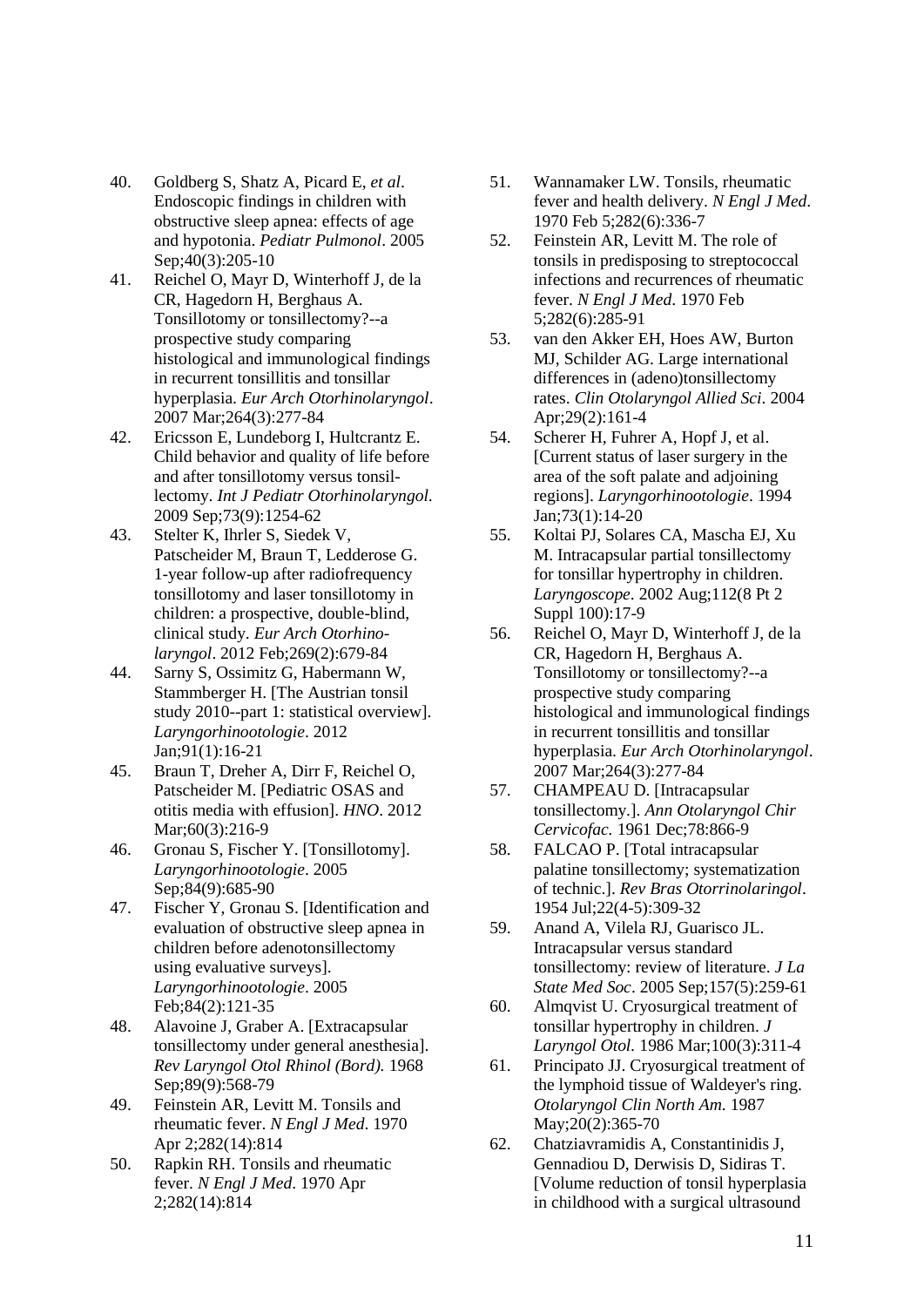device]. *Laryngorhinootologie*. 2007 Mar;86(3):177-83

- 63. Pfaar O, Spielhaupter M, Schirkowski A, et al. Treatment of hypertrophic palatine tonsils using bipolar radiofrequency-induced thermotherapy (RFITT.). *Acta Otolaryngol*. 2007 Nov;127(11):1176-81
- 64. Zhu X, Yang H, Chen X, Jin Y, Fan Y. [Temperature-controlled radiofrequency-assisted endoscopic tonsillectomy and adenoidectomy in children]. Lin Chung Er Bi Yan Hou Tou Jing Wai Ke Za Zhi. 2011 Jun;25(12):551-3
- 65. Coticchia JM, Yun RD, Nelson L, Koempel J. Temperature-controlled radiofrequency treatment of tonsillar hypertrophy for reduction of upper airway obstruction in pediatric patients. *Arch Otolaryngol Head Neck Surg.* 2006 Apr;132(4):425-30
- 66. Feinstein AR, Levitt M. Tonsils and rheumatic fever. *N Engl J Med.* 1970 Apr 2;282(14):814
- 67. Rapkin RH. Tonsils and rheumatic fever. *N Engl J Med*. 1970 Apr 2;282(14):814
- 68. Wannamaker LW. Tonsils, rheumatic fever and health delivery. *N Engl J Med.* 1970 Feb 5;282(6):336-7
- 69. Feinstein AR, Levitt M. The role of tonsils in predisposing to streptococcal infections and recurrences of rheumatic fever. *N Engl J Med.* 1970 Feb 5;282(6):285-91
- 70. el Barbary Ae, Mohieddin O, Fouad HA, Khalifa MC. The tonsils and rheumatic fever. *Ann Otol Rhinol*  Laryngol. 1969 Jun;78(3):648-56
- 71. Stryjecki J. [Tonsillectomy in the course of rheumatic fever in children]. *Pediatr Pol.* 1968 Dec;43(12):1531-4
- 72. Matanoski GM, Price WH, Ferencz C. Epidemiology of streptococcal infections in rheumatic and nonrheumatic families. II. The interrelationship of streptococcal infections to age, family transmission and type of group A. *Am J Epidemiol.* 1968 Jan;87(1):190-206
- 73. Alpert JJ, Peterson OL, Colton T. Tonsillectomy and adenoidectomy. *Lancet*. 1968 Jun 15;1(7555):1319
- 74. Klug TE, Henriksen JJ, Fuursted K, Ovesen T. Similar recovery rates of Fusobacterium necrophorum from recurrently infected and non-infected tonsils. *Dan Med Bull.* 2011 Jul;58(7):A4295
- 75. Klug TE, Henriksen JJ, Fuursted K, Ovesen T. Significant pathogens in peritonsillar abscesses. *Eur J Clin Microbiol Infect Dis.* 2011 May;30(5):619-27
- 76. Ramirez-Camacho R, Gonzalez-Tallon AI, Gomez D, *et al.* [Environmental scanning electron microscopy for biofilm detection in tonsils]. *Acta Otorrinolaringol Esp.* 2008 Jan;59(1):16-20
- 77. Mucke W, Huber HC, Ritter U. [The microbe colonization of the palatine tonsils of healthy school age children]. *Zentralbl Hyg Umweltmed.* 1994 Aug;196(1):70-4
- 78. Mitchelmore IJ, Reilly PG, Hay AJ, Tabaqchali S. Tonsil surface and core cultures in recurrent tonsillitis: prevalence of anaerobes and betalactamase producing organisms. *Eur J Clin Microbiol Infect Dis.* 1994 Jul;13(7):542-8
- 79. Schwaab M, Gurr A, Hansen S, et al. Human beta-Defensins in different states of diseases of the tonsilla palatina. *Eur Arch Otorhinolaryngol.* 2010 May;267(5):821-30
- 80. Brook I, Foote PA, Jr. Comparison of the microbiology of recurrent tonsillitis between children and adults. *Laryngoscope*. 1986 Dec;96(12):1385-8
- 81. Proenca-Modena JL, Pereira Valera FC, Jacob MG, et al. High rates of detection of respiratory viruses in tonsillar tissues from children with chronic adenotonsillar disease. *PLoS One.* 2012;7(8):e42136
- 82. Stuck BA, Gotte K, Windfuhr JP, Genzwurker H, Schroten H, Tenenbaum T. Tonsillectomy in children. *Dtsch Arztebl Int*. 2008 Dec;105(49):852-60
- 83. Österreichische Gesellschaften für Hals-Nasen-Ohren-Heilkunde KuH, Kinder-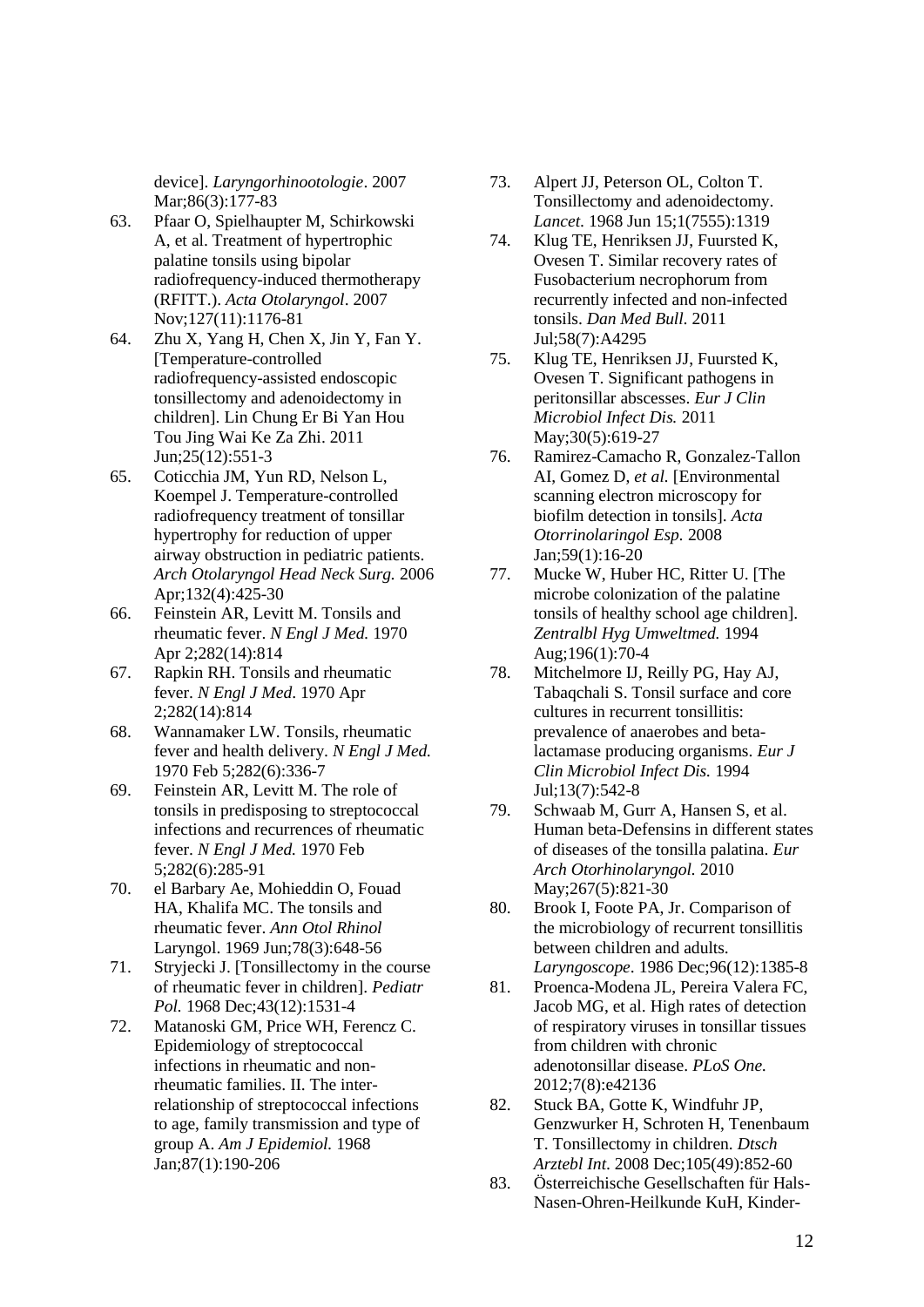und Jugendheilkunde. Gemeinsame Empfehlung zur Entfernung der Gaumenmandeln (Tonsillektomie). *Monatsschr Kinderheilkd.* 2008 Mar 7;3(156):268-71

- 84. Kaplan EL. The group A streptococcal upper respiratory tract carrier state: an enigma. *J Pediatr*. 1980 Sep;97(3):337- 45
- 85. Kaplan EL, Top FH, Jr., Dudding BA, Wannamaker LW. Diagnosis of streptococcal pharyngitis: differentiation of active infection from the carrier state in the symptomatic child. *J Infect Dis.* 1971 May;123(5):490-501
- 86. Tanz RR, Shulman ST. Chronic pharyngeal carriage of group A streptococci. *Pediatr Infect Dis J.* 2007 Feb;26(2):175-6
- 87. Tanz RR, Shulman ST. Streptococcal pharyngitis: the carrier state, definition, and management. *Pediatr Ann.* 1998 May;27(5):281-5
- 88. Wessels MR. Clinical practice. Streptococcal pharyngitis. *N Engl J Med.* 2011 Feb 17;364(7):648-55
- 89. Roberts AL, Connolly KL, Kirse DJ, *et al*. Detection of group A Streptococcus in tonsils from pediatric patients reveals high rate of asymptomatic streptococcal carriage. *BMC Pediatr*. 2012;12:3
- 90. Drago L, Esposito S, De VE, *et al.* Detection of respiratory viruses and atypical bacteria in children's tonsils and adenoids. *J Clin Microbiol*. 2008 Jan;46(1):369-70
- 91. Piacentini GL, Peroni DG, Blasi F, *et al.* Atypical bacteria in adenoids and tonsils of children requiring adenotonsillectomy. *Acta Otolaryngol.* 2010 May;130(5):620-5
- 92. Chiappini E, Regoli M, Bonsignori F, et al. Analysis of different recommendations from international guidelines for the management of acute pharyngitis in adults and children. *Clin Ther.* 2011 Jan;33(1):48-58
- 93. Chiappini E, Principi N, Mansi N, et al. Management of acute pharyngitis in children: summary of the Italian National Institute of Health guidelines. *Clin Ther*. 2012 Jun;34(6):1442-58
- 94. Al-Layla A, Mahafza TM. Antibiotics do not reduce post-tonsillectomy morbidity in children. *Eur Arch Otorhinolaryngol.* 2013 Jan;270(1):367-70
- 95. Dhiwakar M, Clement WA, Supriya M, McKerrow W. Antibiotics to reduce post-tonsillectomy morbidity. *Cochrane Database Syst Rev*. 2012;12:CD005607
- 96. Hayward G, Thompson MJ, Perera R, Glasziou PP, Del Mar CB, Heneghan CJ. Corticosteroids as standalone or addon treatment for sore throat. *Cochrane Database Syst* Rev. 2012;10:CD008268
- 97. Hayward G, Thompson MJ, Perera R, Del Mar CB, Glasziou PP, Heneghan CJ. Corticosteroids for the common cold. *Cochrane Database Syst Rev.* 2012;8:CD008116
- 98. Hayward G, Thompson M, Heneghan C, Perera R, Del MC, Glasziou P. Corticosteroids for pain relief in sore throat: systematic review and metaanalysis. *BMJ*. 2009;339:b2976
- 99. Moore N. Forty years of ibuprofen use. *Int J Clin Pract Suppl*. 2003 Apr;(135):28-31
- 100. van den Anker JN. Optimising the management of fever and pain in children. *Int J Clin Pract Suppl.* 2013 Jan;(178):26-32
- 101. Hay AD, Redmond NM, Costelloe C, *et al*. Paracetamol and ibuprofen for the treatment of fever in children: the PITCH randomised controlled trial. *Health Technol Assess.* 2009  $May;13(27):iii-x,1$
- 102. Hay AD, Costelloe C, Redmond NM, et al. Paracetamol plus ibuprofen for the treatment of fever in children (PITCH): randomised controlled trial. *BMJ.*  2008;337:a1302
- 103. Forrest JB, Heitlinger EL, Revell S. Ketorolac for postoperative pain management in children. *Drug Saf.* 1997 May;16(5):309-29
- 104. Romsing J, Ostergaard D, Drozdziewicz D, Schultz P, Ravn G. Diclofenac or acetaminophen for analgesia in paediatric tonsillectomy outpatients. *Acta Anaesthesiol Scand.* 2000 Mar;44(3):291-5
- 105. Romsing J, Ostergaard D, Walther-Larsen S, Valentin N. Analgesic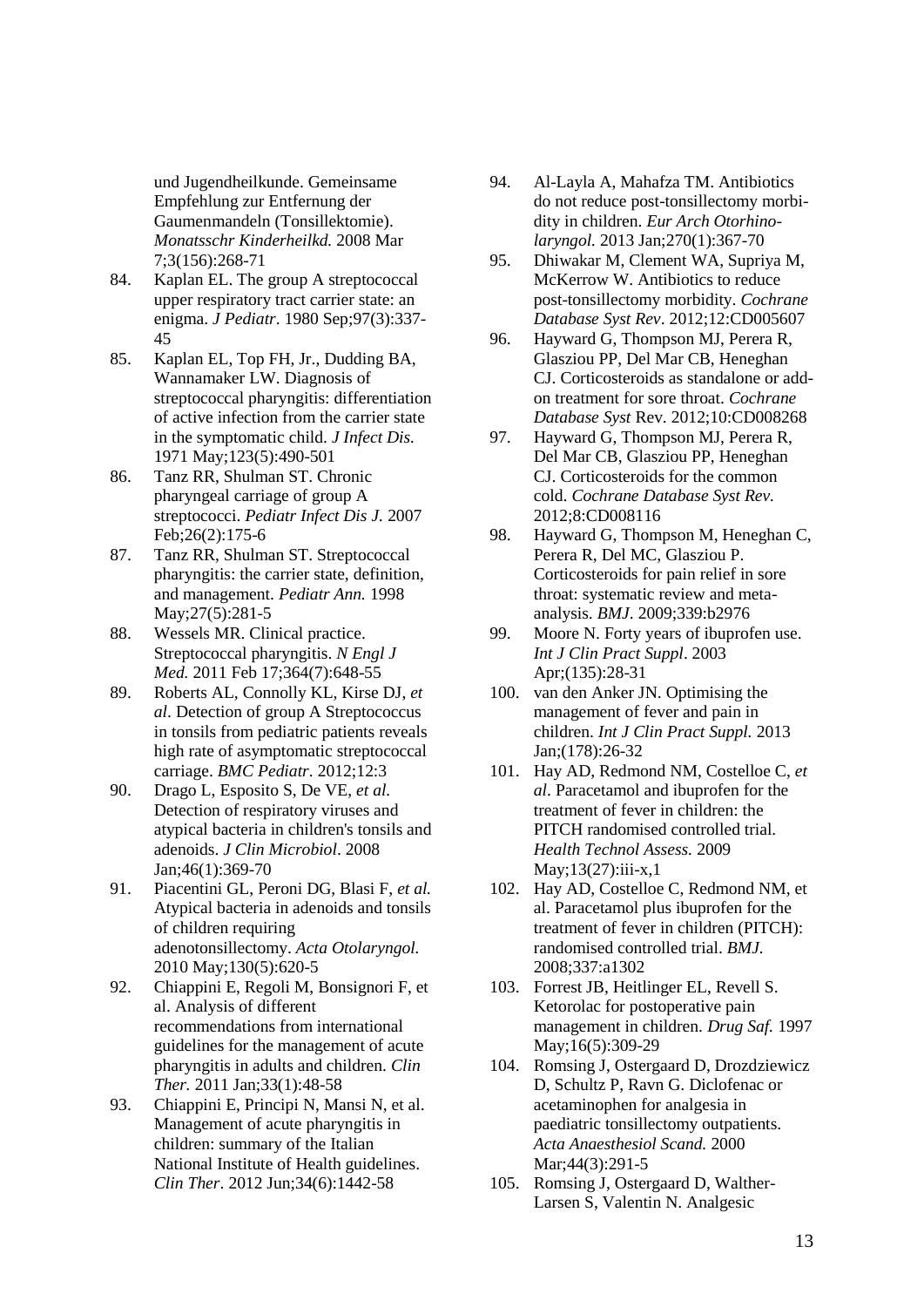efficacy and safety of preoperative versus postoperative ketorolac in paediatric tonsillectomy. *Acta Anaesthesiol Scand*. 1998 Aug;42(7):770-5

- 106. Barzaga AZ, Choonara I. Balancing the risks and benefits of the use of over-thecounter pain medications in children. *Drug Saf.* 2012 Dec 1;35(12):1119-25
- 107. Feinstein AR, Levitt M. The role of tonsils in predisposing to streptococcal infections and recurrences of rheumatic fever. *N Engl J Med.* 1970 Feb 5;282(6):285-91
- 108. Del Mar CB, Glasziou PP, Spinks AB. Antibiotics for sore throat. *Cochrane Database Syst Rev.* 2006;(4):CD000023
- 109. Lehnerdt G, Senska K, Fischer M, Jahnke K. Bilateral peritonsillar abscesses. *Eur Arch Otorhinolaryngol.* 2005 Jul;262(7):573-5
- 110. Segal N, El-Saied S, Puterman M. Peritonsillar abscess in children in the southern district of Israel. *Int J Pediatr Otorhinolaryngol.* 2009 Aug;73(8):1148-50
- 111. Powell EL, Powell J, Samuel JR, Wilson JA. A review of the pathogenesis of adult peritonsillar abscess: time for a reevaluation. *J Antimicrob Chemother.* 2013 Apr 23.
- 112. Segal N, El-Saied S, Puterman M. Peritonsillar abscess in children in the southern district of Israel. *Int J Pediatr Otorhinolaryngol.* 2009 Aug;73(8):1148-50
- 113. Powell J, Wilson JA. An evidence-based review of peritonsillar abscess. *Clin Otolaryngol.* 2012 Apr;37(2):136-45
- 114. Herzon FS, Martin AD. Medical and surgical treatment of peritonsillar, retropharyngeal, and parapharyngeal abscesses. *Curr Infect Dis Rep*. 2006 May;8(3):196-202
- 115. Powell J, Wilson JA. An evidence-based review of peritonsillar abscess. *Clin Otolaryngol.* 2012 Apr;37(2):136-45
- 116. Lehnerdt G, Senska K, Jahnke K, Fischer M. Post-tonsillectomy haemorrhage: a retrospective comparison of abscess- and elective tonsillectomy. *Acta Otolaryngol*. 2005 Dec;125(12):1312-7
- 117. Powell J, Wilson JA. An evidence-based review of peritonsillar abscess. *Clin Otolaryngol*. 2012 Apr;37(2):136-45
- 118. Paradise JL, Bluestone CD, Bachman RZ, et al. Efficacy of tonsillectomy for recurrent throat infection in severely affected children. Results of parallel randomized and nonrandomized clinical trials. *N Engl J Med.* 1984 Mar 15;310(11):674-83
- 119. Paradise JL, Bluestone CD, Bachman RZ, et al. Efficacy of tonsillectomy for recurrent throat infection in severely affected children. Results of parallel randomized and nonrandomized clinical trials. *N Engl J Med.* 1984 Mar 15;310(11):674-83
- 120. Paradise JL, Bluestone CD, Bachman RZ, et al. History of recurrent sore throat as an indication for tonsillectomy. Predictive limitations of histories that are undocumented. *N Engl J Med*. 1978 Feb 23;298(8):409-13
- 121. Paradise JL, Bluestone CD, Bachman RZ, et al. Efficacy of tonsillectomy for recurrent throat infection in severely affected children. Results of parallel randomized and nonrandomiz*ed clinical trials.* N Engl J Med. 1984 Mar 15;310(11):674-83
- 122. Paradise JL, Bluestone CD, Colborn DK, Bernard BS, Rockette HE, Kurs-Lasky M. Tonsillectomy and adenotonsillectomy for recurrent throat infection in moderately affected children. *Pediatrics*. 2002 Jul;110(1 Pt 1):7-15
- 123. Kaygusuz I, Alpay HC, Godekmerdan A, et al. Evaluation of long-term impacts of tonsillectomy on immune functions of children: a follow-up study. *Int J Pediatr Otorhinolaryngol.* 2009 Mar;73(3):445-9
- 124. Windfuhr JP, Schloendorff G, Baburi D, Kremer B. Serious post-tonsillectomy hemorrhage with and without lethal outcome in children and adolescents. *Int J Pediatr Otorhinolaryngol*. 2008 Jul;72(7):1029-40
- 125. Stelter K, Ihrler S, Siedek V, Patscheider M, Braun T, Ledderose G. 1-year follow-up after radiofrequency tonsillotomy and laser tonsillotomy in children: a prospective, double-blind,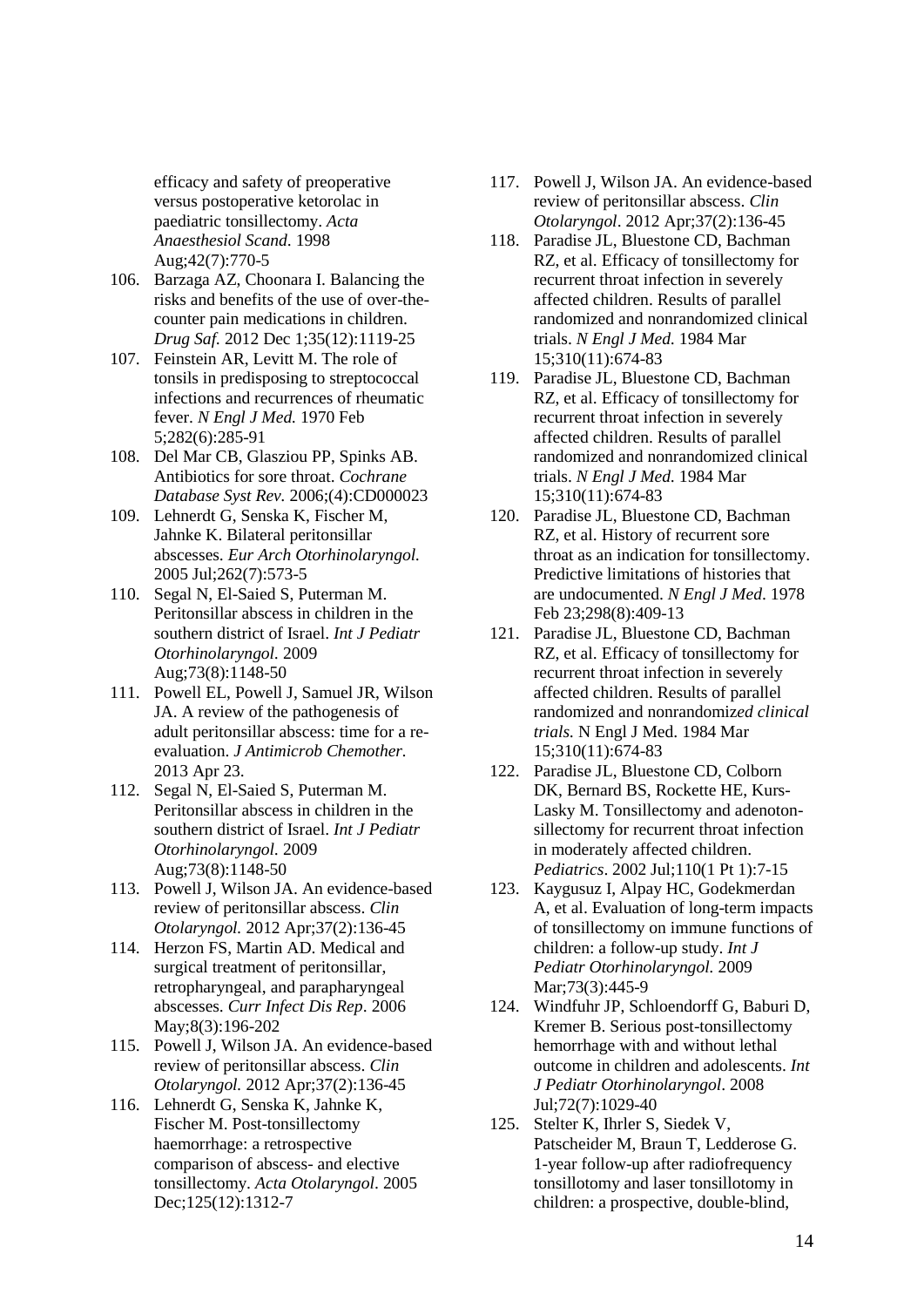clinical study. *Eur Arch Otorhinolaryngol.* 2012 Feb;269(2):679-84

- 126. Stelter K, de la CR, Patscheider M, Olzowy B. Double-blind, randomised, controlled study of post-operative pain in children undergoing radiofrequency tonsillotomy versus laser tonsillotomy. *J Laryngol Otol*. 2010 Aug;124(8):880-5
- 127. Scherer H, Fuhrer A, Hopf J, et al. [Current status of laser surgery in the area of the soft palate and adjoining regions]. *Laryngorhinootologie*. 1994 Jan;73(1):14-20
- 128. Ericsson E, Graf J, Hultcrantz E. Pediatric tonsillotomy with radiofrequency technique: long-term follow-up. *Laryngoscope*. 2006 Oct;116(10):1851-7
- 129. Scherer H, Fuhrer A, Hopf J, et al. [Current status of laser surgery in the area of the soft palate and adjoining regions]. *Laryngorhinootologie*. 1994 Jan;73(1):14-20
- 130. Stelter K, de la CR, Patscheider M, Olzowy B. Double-blind, randomised, controlled study of post-operative pain in children undergoing radiofrequency tonsillotomy versus laser tonsillotomy. *J Laryngol Otol*. 2010 Aug;124(8):880-5
- 131. Watson MG, Dawes PJ, Samuel PR, et al. A study of haemostasis following tonsillectomy comparing ligatures with diathermy. *J Laryngol Otol*. 1993 Aug;107(8):711-5
- 132. Kristensen S, Tveteras K. Posttonsillectomy haemorrhage. A retrospective study of 1150 operations. *Clin Otolaryngol Allied Sci.* 1984 Dec: 9(6): 347-50
- 133. Andrea M. Microsurgical bipolar cautery tonsillectomy. *Laryngoscope*. 1993 Oct;103(10):1177-8
- 134. Ewah B. An evaluation of pain, postoperative nausea and vomiting following the introduction of guidelines for tonsillectomy. *Paediatr Anaesth.* 2006 Oct;16(10):1100-1
- 135. Scherer H, Fuhrer A, Hopf J, et al. [Current status of laser surgery in the area of the soft palate and adjoining regions]. *Laryngorhinootologie*. 1994 Jan;73(1):14-20
- 136. Unkel C, Lehnerdt G, Schmitz KJ, Jahnke K. Laser-tonsillotomy for treatment of obstructive tonsillar hyperplasia in early childhood: a retrospective review. *Int J Pediatr Otorhinolaryngol.* 2005 Dec;69(12):1615-20
- 137. Davies J, Coatesworth AP. Double-blind randomized controlled study of coblation tonsillotomy versus coblation tonsillectomy on post-operative pain. *Clin Otolaryngol*. 2005 Dec;30(6):572-3
- 138. Haegner U, Handrock M, Schade H. ["Ultrasound tonsillectomy" in comparison with conventional tonsillectomy]. *HNO*. 2002 Sep;50(9):836-43
- 139. Pfaar O, Spielhaupter M, Schirkowski A, et al. Treatment of hypertrophic palatine tonsils using bipolar radiofrequency-induced thermotherapy (RFITT). *Acta Otolaryngol*. 2007 Apr 23;1-6
- 140. Isaacson G. Pediatric intracapsular tonsillectomy with bipolar electrosurgical scissors. *Ear Nose Throat J.* 2004 Oct;83(10):702, 704-702, 706
- 141. Huber K, Sadick H, Maurer JT, Hormann K, Hammerschmitt N. [Tonsillotomy with the argon-supported monopolar needle--first clinical results]. *Laryngorhinootologie*. 2005 Sep;84(9):671-5
- 142. Lister MT, Cunningham MJ, Benjamin B, et al. Microdebrider tonsillotomy vs electrosurgical tonsillectomy: a randomized, double-blind, paired control study of postoperative pain. *Arch Otolaryngol Head Neck Surg*. 2006 Jun;132(6):599-604
- 143. Stelter K, de la CR, Patscheider M, Olzowy B. Double-blind, randomised, controlled study of post-operative pain in children undergoing radiofrequency tonsillotomy versus laser tonsillotomy. *J Laryngol Otol.* 2010 Aug;124(8):880-5
- 144. Scherer H. [Tonsillotomy versus tonsillectomy]. *Laryngorhinootologie*. 2003 Nov;82(11):754-5
- 145. Windfuhr JP, Werner JA. Tonsillotomy: it's time to clarify the facts. *Eur Arch Otorhinolaryngol.* 2013 Aug 22
- 146. Sobol SE, Wetmore RF, Marsh RR, Stow J, Jacobs IN. Postoperative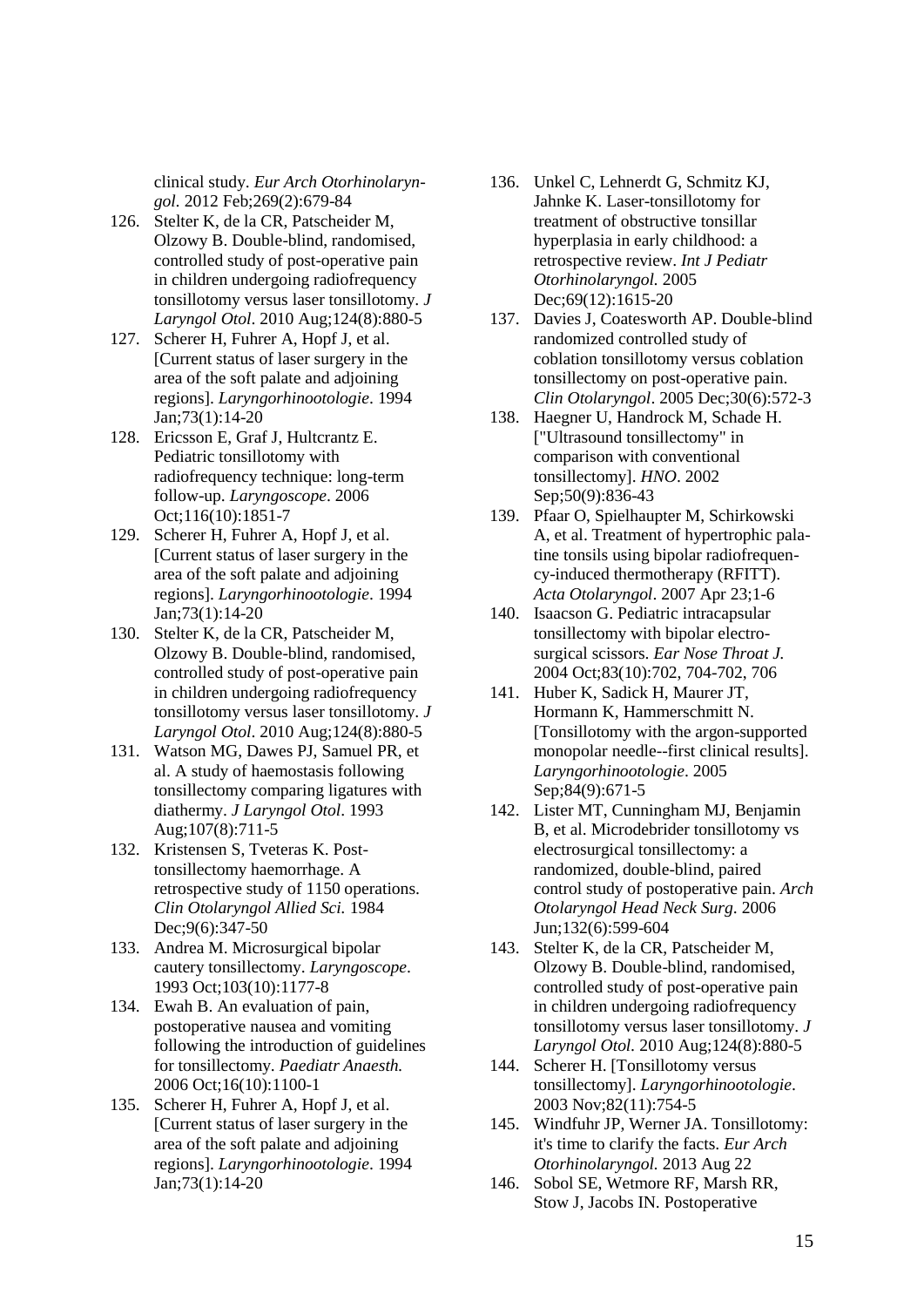recovery after microdebrider intracapsular or monopolar electrocautery tonsillectomy: a prospective, randomized, single-blinded study. *Arch Otolaryngol Head Neck Surg*. 2006 Mar;132(3):270-4

- 147. Cantarella G, Viglione S, Forti S, Minetti A, Pignataro L. Comparing postoperative quality of life in children after microdebrider intracapsular tonsillotomy and tonsillectomy. *Auris Nasus Larynx.* 2012 Aug;39(4):407-10
- 148. Nguyen CV, Parikh SR, Bent JP. Comparison of intraoperative bleeding between microdebrider intracapsular tonsillectomy and electrocautery tonsillectomy. *Ann Otol Rhinol Laryngol*. 2009 Oct;118(10):698-702
- 149. Reilly BK, Levin J, Sheldon S, Harsanyi K, Gerber ME. Efficacy of microdebrider intracapsular adenotonsillectomy as validated by polysomnography. *Laryngoscope*. 2009 Jul;119(7):1391-3
- 150. Vaughan AH, Derkay CS. Microdebrider intracapsular tonsillectomy. *ORL J Otorhinolaryngol Relat Spec*. 2007;69(6):358-63
- 151. Sobol SE, Wetmore RF, Marsh RR, Stow J, Jacobs IN. Postoperative recovery after microdebrider intracapsular or monopolar electrocautery tonsillectomy: a prospective, randomized, single-blinded study. *Arch Otolaryngol Head Neck Surg.* 2006 Mar;132(3):270-4
- 152. Sorin A, Bent JP, April MM, Ward RF. Complications of microdebrider-assisted powered intracapsular tonsillectomy and adenoidectomy. *Laryngoscope*. 2004 Feb;114(2):297-300
- 153. Segal N, Puterman M, Rotem E, *et al.* A prospective randomized double-blind trial of fibrin glue for reducing pain and bleeding after tonsillectomy. *Int J Pediatr Otorhinolaryngol.* 2008 Apr;72(4):469-73
- 154. Sampaio AL, Pinheiro TG, Furtado PL, Araujo MF, Olivieira CA. Evaluation of early postoperative morbidity in pediatric tonsillectomy with the use of sucralfate. *Int J Pediatr Otorhinolaryngol.* 2007 Apr;71(4):645-51
- 155. Cantarella G, Viglione S, Forti S, Minetti A, Pignataro L. Comparing postoperative quality of life in children after microdebrider intracapsular tonsillotomy and tonsillectomy. *Auris Nasus Larynx.* 2012 Aug;39(4):407-10
- 156. Lavy JA. Post-tonsillectomy pain: the difference between younger and older patients. *Int J Pediatr Otorhinolaryngol*. 1997 Oct 18;42(1):11-5
- 157. Stelter K, Hempel JM, Berghaus A, Andratschke M, Luebbers CW, Hagedorn H. Application methods of local anaesthetic infiltrations for postoperative pain relief in tonsillectomy: a prospective, randomised, double-blind, clinical trial. *Eur Arch Otorhinolaryngol.* 2009 Jan 22
- 158. Stelter K, Hiller J, Hempel JM, et al. Comparison of two different local anaesthetic infiltrations for postoperative pain relief in tonsillectomy: a prospective, randomised, double blind, clinical trial. *Eur Arch Otorhinolaryngol.* 2010 Jul;267(7):1129-34
- 159. Sadhasivam S, Chidambaran V, Ngamprasertwong P, et al. Race and unequal burden of perioperative pain and opioid related adverse effects in children. *Pediatrics*. 2012 May;129(5):832-8
- 160. Tekelioglu UY, Apuhan T, Akkaya A, et al. Comparison of topical tramadol and ketamine in pain treatment after tonsillectomy. *Paediatr Anaesth*. 2013 Jun;23(6):496-501
- 161. Ozkiris M, Kapusuz Z, Saydam L. Comparison of ropivacaine, bupivacaine and lidocaine in the management of post-tonsillectomy pain. *Int J Pediatr Otorhinolaryngol.* 2012 Dec;76(12):1831-4
- 162. Stelter K, Hiller J, Hempel JM, et al. Comparison of two different local anaesthetic infiltrations for postoperative pain relief in tonsillectomy: a prospective, randomised, double blind, clinical trial. *Eur Arch Otorhinolaryngol.* 2010 Jul;267(7):1129-34
- 163. Stelter K, Hempel JM, Berghaus A, Andratschke M, Luebbers CW, Hagedorn H. Application methods of local anaesthetic infiltrations for postopera-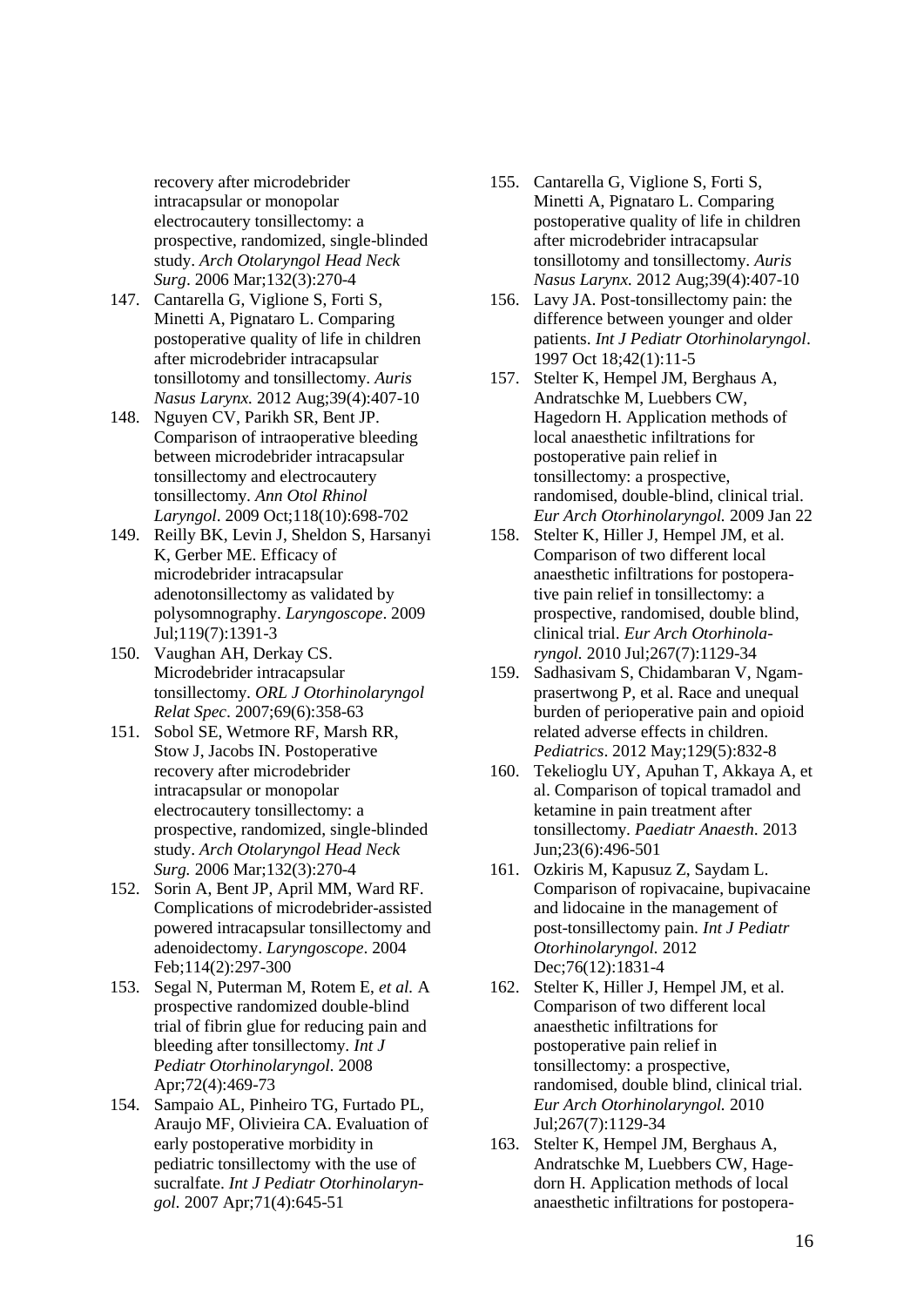tive pain relief in tonsillectomy: a prospective, randomised, double-blind, clinical trial. *Eur Arch Otorhinolaryngol.* 2009 Jan 22

- 164. Arikan OK, Ozcan S, Kazkayasi M, Akpinar S, Koc C. Preincisional infiltration of tonsils with ropivacaine in post-tonsillectomy pain relief: doubleblind, randomized, placebo-controlled intraindividual study. *J Otolaryngol.* 2006 Jun;35(3):167-72
- 165. Rotenberg BW, Wickens B, Parnes J. Intraoperative ice pack application for uvulopalatoplasty pain reduction: a randomized controlled trial. *Laryngoscope*. 2013 Feb;123(2):533-6
- 166. Sylvester DC, Rafferty A, Bew S, Knight LC. The use of ice-lollies for pain relief post-paediatric tonsillectomy. A single-blinded, randomised, controlled trial. *Clin Otolaryngol*. 2011 Dec;36(6):566-70
- 167. Steward DL, Grisel J, Meinzen-Derr J. Steroids for improving recovery following tonsillectomy in children. *Cochrane Database Syst Rev.* 2011;(8):CD003997
- 168. Windfuhr JP, Chen YS, Propst EJ, Guldner C. The effect of dexamethasone on post-tonsillectomy nausea, vomiting and bleeding. *Braz J Otorhinolaryngol.* 2011 Jun;77(3):373-9
- 169. Randel A. AAO-HNS Guidelines for Tonsillectomy in Children and Adolescents. *Am Fam Physician*. 2011 Sep 1;84(5):566-73
- 170. Baugh RF, Archer SM, Mitchell RB, et al. Clinical practice guideline: tonsillectomy in children. *Otolaryngol Head Neck Surg*. 2011 Jan;144(1 Suppl):S1- 30
- 171. Sutters KA, Miaskowski C, Holdridge-Zeuner D, *et al*. A randomized clinical trial of the effectiveness of a scheduled oral analgesic dosing regimen for the management of postoperative pain in children following tonsillectomy. *Pain*. 2004 Jul;110(1-2):49-55
- 172. Lewis SR, Nicholson A, Cardwell ME, Siviter G, Smith AF. Nonsteroidal antiinflammatory drugs and perioperative bleeding in paediatric tonsillectomy. *Cochrane Database Syst Rev.* 2013 Jul 18;7:CD003591
- 173. Riggin L, Ramakrishna J, Sommer DD, Koren G. A 2013 updated systematic review & meta-analysis of 36 randomized controlled trials; no apparent effects of non steroidal antiinflammatory agents on the risk of bleeding after tonsillectomy. *Clin Otolaryngol.* 2013 Apr;38(2):115-29
- 174. Zernikow B, Smale H, Michel E, Hasan C, Jorch N, Andler W. Paediatric cancer pain management using the WHO analgesic ladder--results of a prospective analysis from 2265 treatment days during a quality improvement study. *Eur J Pain*. 2006 Oct;10(7):587-95
- 175. Hadden SM, Burke CN, Skotcher S, Voepel-Lewis T. Early postoperative outcomes in children after adenotonsillectomy. *J Perianesth Nurs*. 2011 Apr;26(2):89-95
- 176. Stelter K, Hempel JM, Berghaus A, Andratschke M, Luebbers CW, Hagedorn H. Application methods of local anaesthetic infiltrations for postoperative pain relief in tonsillectomy: a prospective, randomised, double-blind, clinical trial. *Eur Arch Otorhinolaryngol*. 2009 Jan 22
- 177. Kamarauskas A, Dahl MR, Hlidarsdottir T, Mainz J, Ovesen T. Need for better analgesic treatment after tonsillectomy in ear, nose and throat practices. *Dan Med J*. 2013 May;60(5):A4639
- 178. Stanko D, Bergesio R, Davies K, Hegarty M, von Ungern-Sternberg BS. Postoperative pain, nausea and vomiting following adeno-tonsillectomy - a longterm follow-up. *Paediatr Anaesth*. 2013 May 13
- 179. Chan CC, Chan YY, Tanweer F. Systematic review and meta-analysis of the use of tranexamic acid in tonsillectomy. *Eur Arch Otorhinolaryngol*. 2013 Feb;270(2):735-48
- 180. Sarny S, Habermann W, Ossimitz G, Stammberger H. Significant posttonsillectomy pain is associated with increased risk of hemorrhage. *Ann Otol Rhinol Laryngol.* 2012 Dec;121(12):776-81
- 181. Windfuhr JP, Schloendorff G, Baburi D, Kremer B. Serious post-tonsillectomy hemorrhage with and without lethal